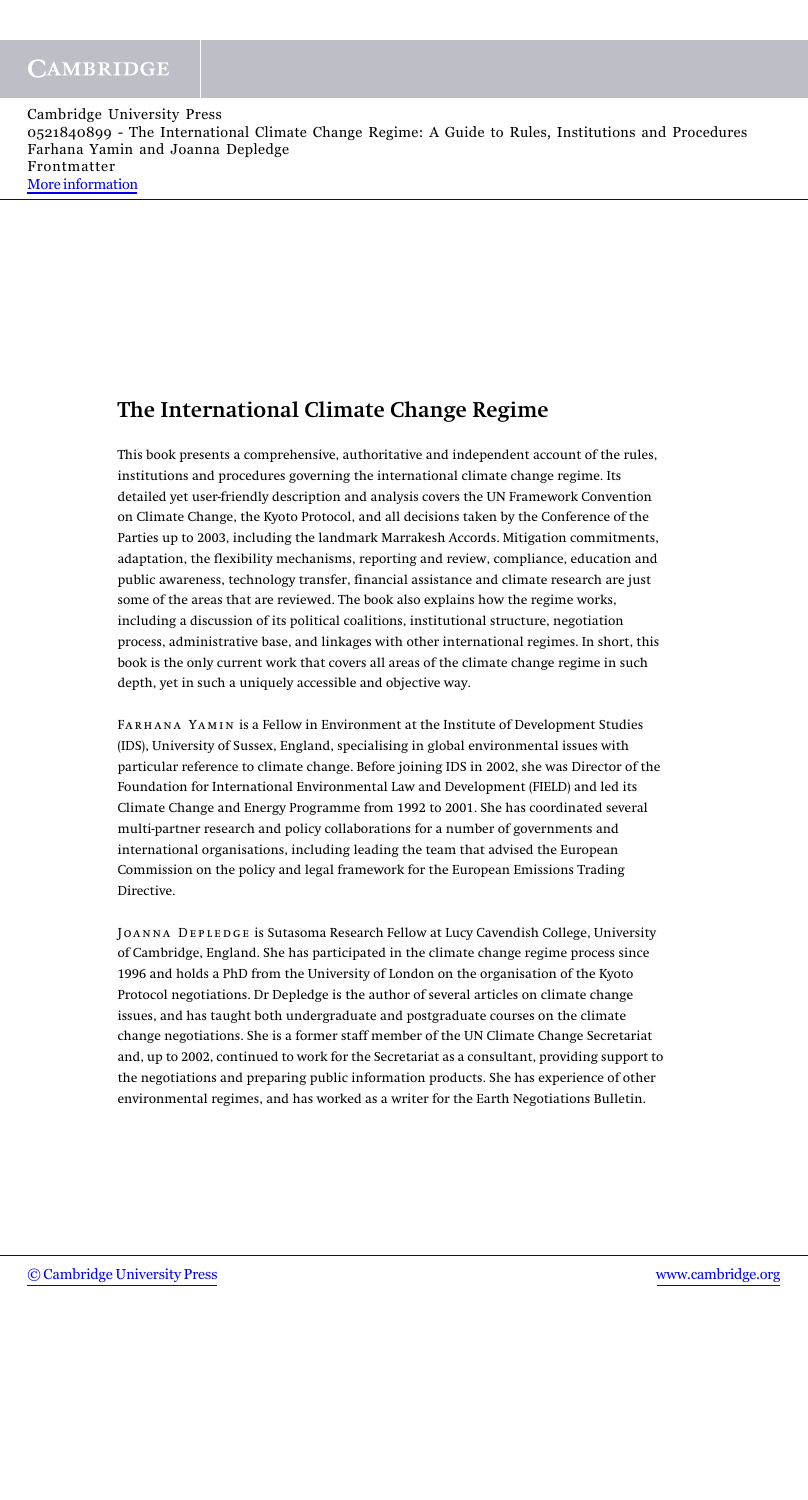# The International Climate Change Regime

A Guide to Rules, Institutions and Procedures

FARHANA YAMIN AND JOANNA DEPLEDGE

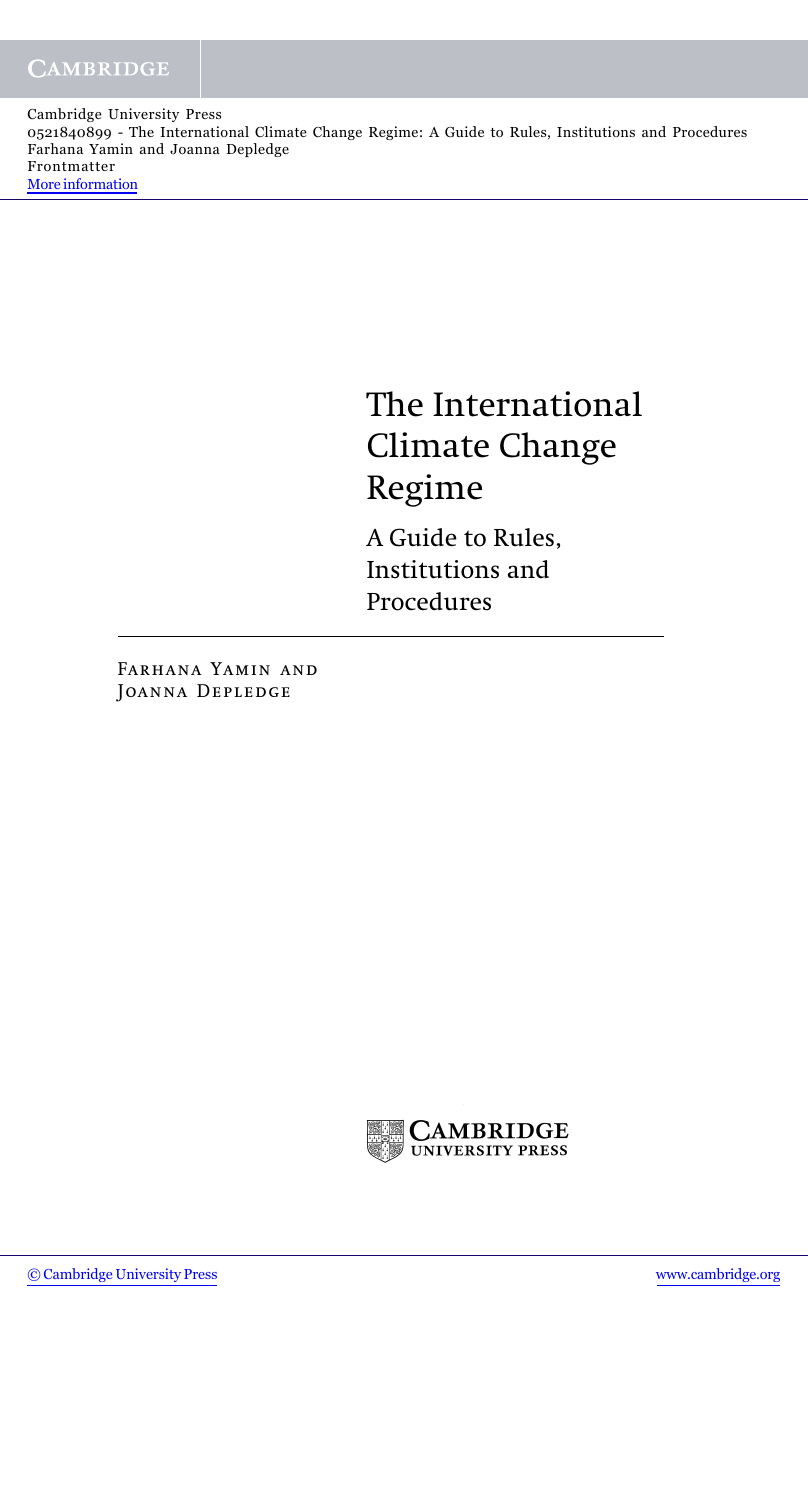| Cambridge University Press                                                                          |
|-----------------------------------------------------------------------------------------------------|
| 0521840899 - The International Climate Change Regime: A Guide to Rules, Institutions and Procedures |
| Farhana Yamin and Joanna Depledge                                                                   |
| Frontmatter                                                                                         |
| More information                                                                                    |

published by the press syndicate of the university of cambridge The Pitt Building, Trumpington Street, Cambridge, United Kingdom

cambridge university press The Edinburgh Building, Cambridge, CB2 2RU, UK 40 West 20th Street, New York, NY 10011-4211, USA 477 Williamstown Road, Port Melbourne, VIC 3207, Australia Ruiz de Alarcón 13, 28014 Madrid, Spain Dock House, The Waterfront, Cape Town 8001, South Africa

http://www.cambridge.org

<sup>C</sup> Farhana Yamin and Joanna Depledge 2004

This book is in copyright. Subject to statutory exception and to the provisions of relevant collective licensing agreements, no reproduction of any part may take place without the written permission of Cambridge University Press.

First published 2004

Printed in the United Kingdom at the University Press, Cambridge

*Typeface* Swift 9.5/14 pt *System* LATEX 2<sup>ε</sup> [TB]

*A catalogue record for this book is available from the British Library*

*Library of Congress Cataloguing in Publication data*

Yamin, Farhana. The international climate change regime: a guide to rules, institutions and procedures / Farhana Yamin and Joanna Depledge. p. cm. Includes bibliographical references. ISBN 0 521 84089 9 – ISBN 0 521 60059 6 (pb.) 1. Climatic changes – Government policy. 2. Global warming – Government policy. 3. Environmental management – International cooperation. 4. United Nations Framework Convention on Climate Change (1992). Protocols, etc., 1997 Dec. 11 I. Depledge, Joanna. II. Title.

QC981.8.C5Y35 2004 363.738- 74526 – dc22 2004049737

ISBN 0 521 84089 9 hardback ISBN 0 521 60059 6 paperback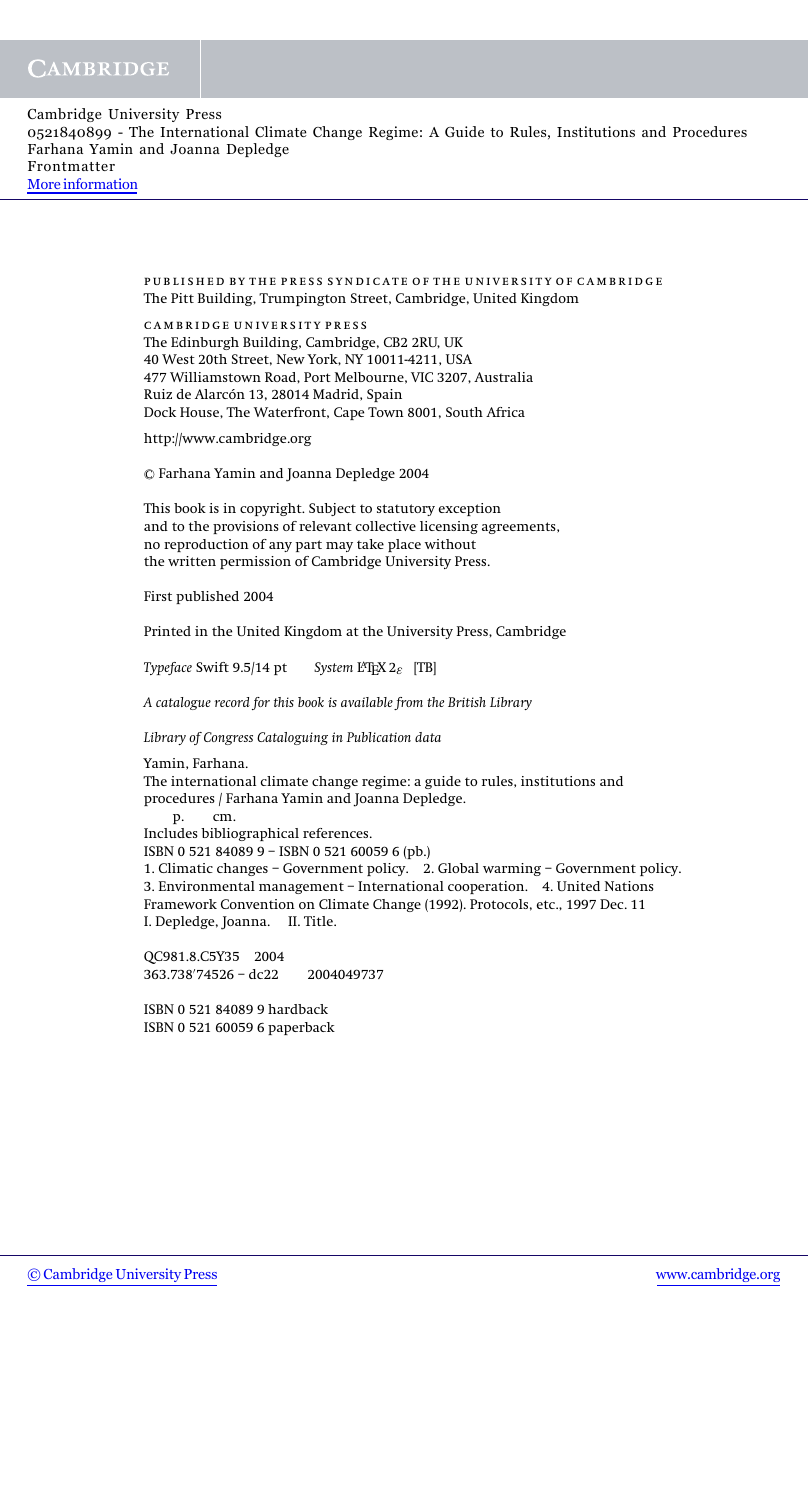## *Contents*

*List of figures* xv *List of tables* xvi *List of boxes* xviii *Foreword by Joke Waller Hunter, Executive Secretary, FCCC* xxi *Preface and acknowledgements* xxiii *List of abbreviations* xxv

### **1 Introduction 1**

- 1 Scope 3
- 2 Structure and user's guide 4
- 3 Analytical framework 6
- 4 Legal foundations and structures 9
- 5 Rule creation 12
	- 5.1 Custom 12
	- 5.2 Treaties 13
	- 5.3 General principles, judicial decisions and writings 17
	- 5.4 Other sources 18

### **2 Overview 20**

- 1 The climate change problem 20
	- 1.1 Causes and projections 20
	- 1.2 Impacts 21
- 2 The international response to climate change 22
	- 2.1 The emergence of the climate change regime 22
	- 2.2 Entry into force and the Berlin Mandate 24
	- 2.3 The post-Kyoto era 26
	- 2.4 The post-Marrakesh era 28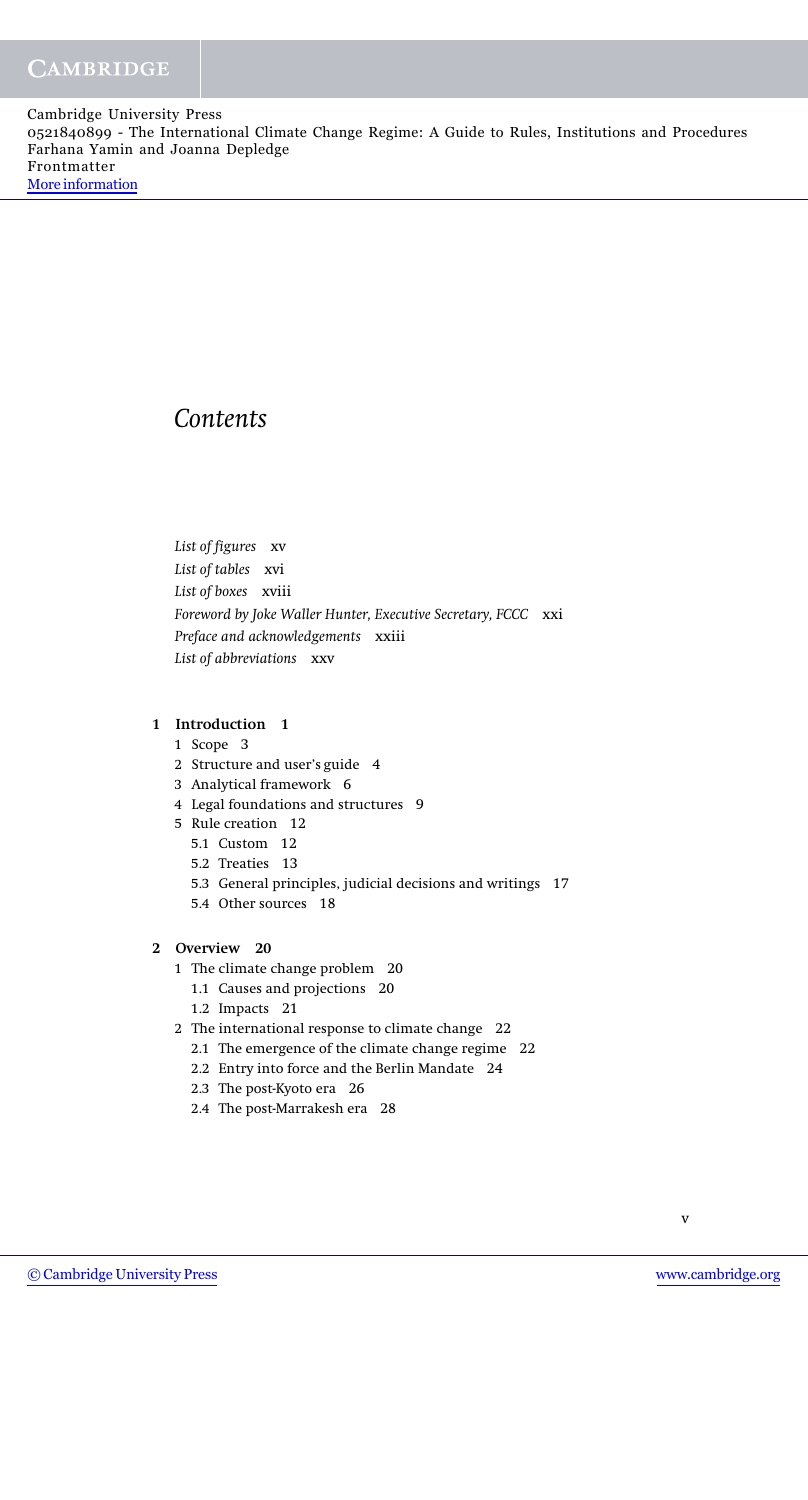vi Contents

#### **3 Regime participants 30**

- 1 Introduction 30
- 2 Parties 30
	- 2.1 Groupings 32
	- 2.2 Group of 77 and China 34
	- 2.3 Alliance of Small Island States and Small Island Developing States 37
	- 2.4 African Group 39
	- 2.5 Least developed countries 39
	- 2.6 Organization of Petroleum Exporting Countries 40
	- 2.7 Central Asia, Caucasus, Albania and Moldova Group 41
	- 2.8 European Union 42
	- 2.9 Umbrella Group and JUSSCANNZ 45
	- 2.10 Central Group and Central Group-11 47
	- 2.11 Environmental Integrity Group 47
	- 2.12 Open Balkan Group 48
	- 2.13 Other groups 48
- 3 Non-governmental organisations 48
	- 3.1 Constituencies 49
	- 3.2 Environmental non-governmental organisations 50
	- 3.3 Business and industry non-governmental organisations 52
	- 3.4 Local government and municipal authorities 54
	- 3.5 Indigenous peoples' organisations 54
	- 3.6 Research and independent non-governmental organisations 55
	- 3.7 Other non-governmental organisations 56
- 4 Intergovernmental organisations, UN bodies/specialised agencies 56
	- 4.1 Intergovernmental organisations 56
	- 4.2 UN bodies, specialised agencies and related organisations 58
- 5 The media 59

### **4 Objective and principles 60**

- 1 Ultimate objective 60
	- 1.1 Nature and scope 60
	- 1.2 Detection and attribution 62
	- 1.3 Dangerous interference 63
	- 1.4 Timing 64
	- 1.5 Developing long-term targets 65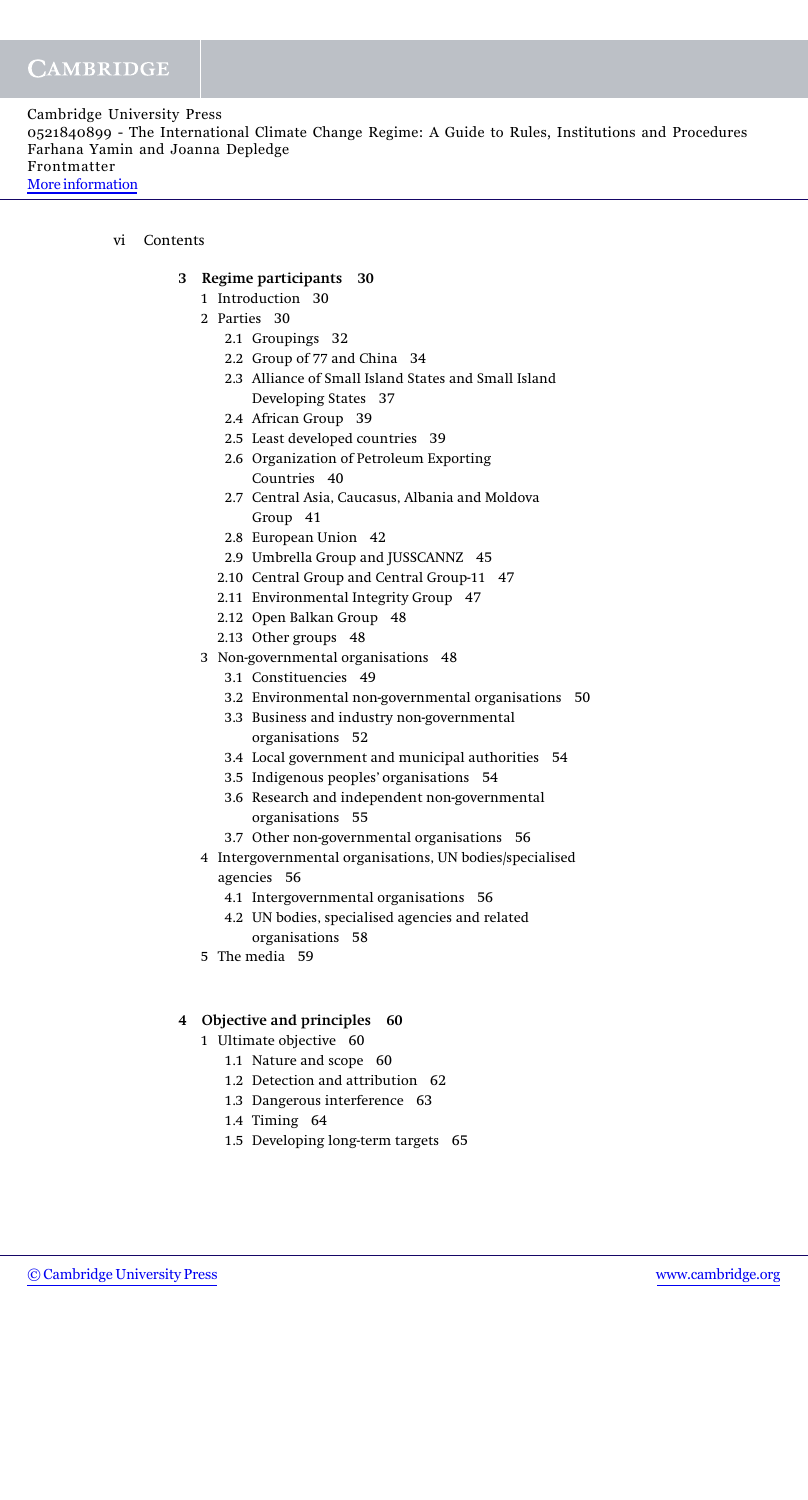Contents vii

### 2 Principles 66

- 2.1 Nature and scope 66
- 2.2 Common concern of humankind 67
- 2.3 Principle 21 Stockholm/Principle 2 Rio Declaration 68
- 2.4 Common but differentiated responsibilities 69
- 2.5 Precautionary principle 70
- 2.6 Right to sustainable development 72
- 2.7 Trade and environment 73

#### **5Mitigation commitments 74**

- 1 Introduction 74
- 2 Coverage 77
	- 2.1 Sources of greenhouse gases 77
	- 2.2 Sinks 80
	- 2.3 Gases controlled by the Montreal Protocol 83
	- 2.4 Fuels used for international aviation and maritime transportation 83
	- 2.5 Military emissions 88
- 3 Base year 89
- 4 Mitigation commitments: all Parties 93
	- 4.1 Differentiation 93
	- 4.2 Inventories 94
	- 4.3 National programmes 94
	- 4.4 Integration 99
	- 4.5 Sinks and reservoirs 101
- 5 Mitigation commitments: Annex I Parties 105
	- 5.1 Overview 105
	- 5.2 Policies and measures 107
	- 5.3 Scope and purpose of PAMs 108
	- 5.4 Coordination and review of PAMs 113
	- 5.5 PAMs and adverse impacts/response measures 117
	- 5.6 Reporting of PAMs 117
	- 5.7 Quantified commitments 117
	- 5.8 The Convention's quantified aim 118
	- 5.9 Kyoto quantified emission limitation or reduction commitments 119
	- 5.10 Gases/sectors: Annex A 121
	- 5.11 LULUCF activities 122
	- 5.12 Early action 129
	- 5.13 Calculating assigned amount 129
	- 5.14 Use of Kyoto mechanisms 130
	- 5.15 Carry-over 130
	- 5.16 EITs and small economies 130
	- 5.17 Joint fulfilment 132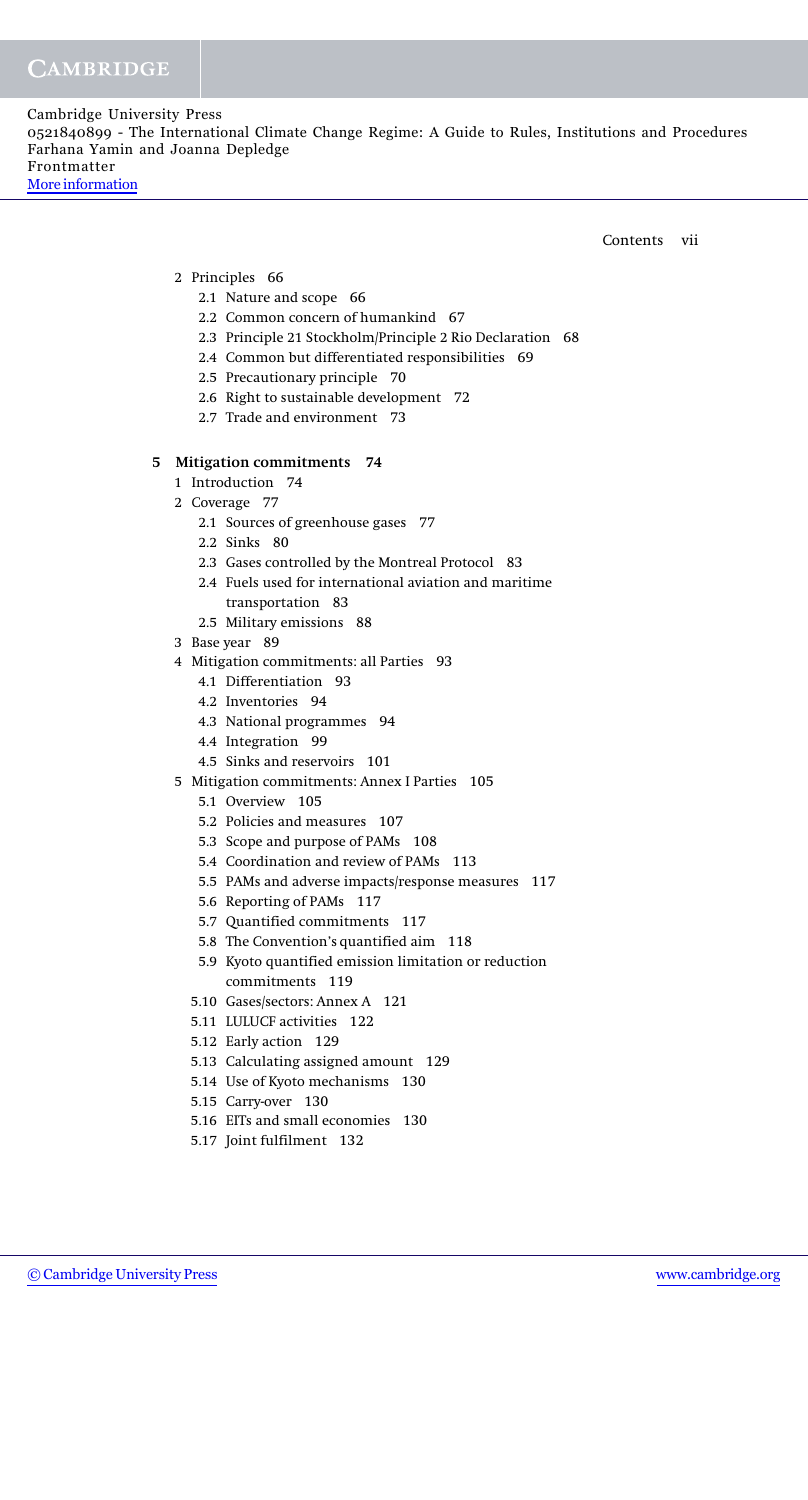viii Contents

#### **6 Flexibility mechanisms 136**

- 1 Introduction 136
- 2 Activities implemented jointly 140
	- 2.1 Pilot phase 141
	- 2.2 Uniform reporting format 141
	- 2.3 Substantive AIJ criteria 142
	- 2.4 Relationship to Kyoto mechanisms 142
- 3 Cross-cutting mechanisms issues 143
	- 3.1 Adoption and review of mechanism modalities 143
	- 3.2 Equity issues 144
	- 3.3 Supplementarity 145
	- 3.4 Fungibility 146
	- 3.5 Stakeholder involvement 147
- 4 Participation/eligibility requirements 148
	- 4.1 Protocol ratification 149
	- 4.2 Designating national authorities 150
	- 4.3 Establishing assigned amount 150
	- 4.4 National system 150
	- 4.5 National registry 151
	- 4.6 Annual inventories 151
	- 4.7 Supplemental information 153
	- 4.8 Commitment period reserve 153
	- 4.9 Eligibility assessment, consequences and reinstatement 153
	- 4.10 Acceptance of compliance procedures 155
- 5 Emissions trading 156
	- 5.1 Overview 157
	- 5.2 Principles and supplementarity 157
	- 5.3 Participation requirements 157
	- 5.4 Commitment period reserve 158
	- 5.5 Restraints and linkages 159
- 6 Clean Development Mechanism 159
	- 6.1 Overview 159
	- 6.2 CDM project cycle 160
	- 6.3 CDM institutions and procedures 164
	- 6.4 Validation and registration requirements 175
	- 6.5 Monitoring and verification and certification requirements 182
	- 6.6 Issuance of CERs 183
	- 6.7 Funding issues 184
- 7 Joint implementation (Article 6) 187
	- 7.1 Overview 187
	- 7.2 JI institutions 189
	- 7.3 Participation/eligibility 192
	- 7.4 Track 1 procedure 193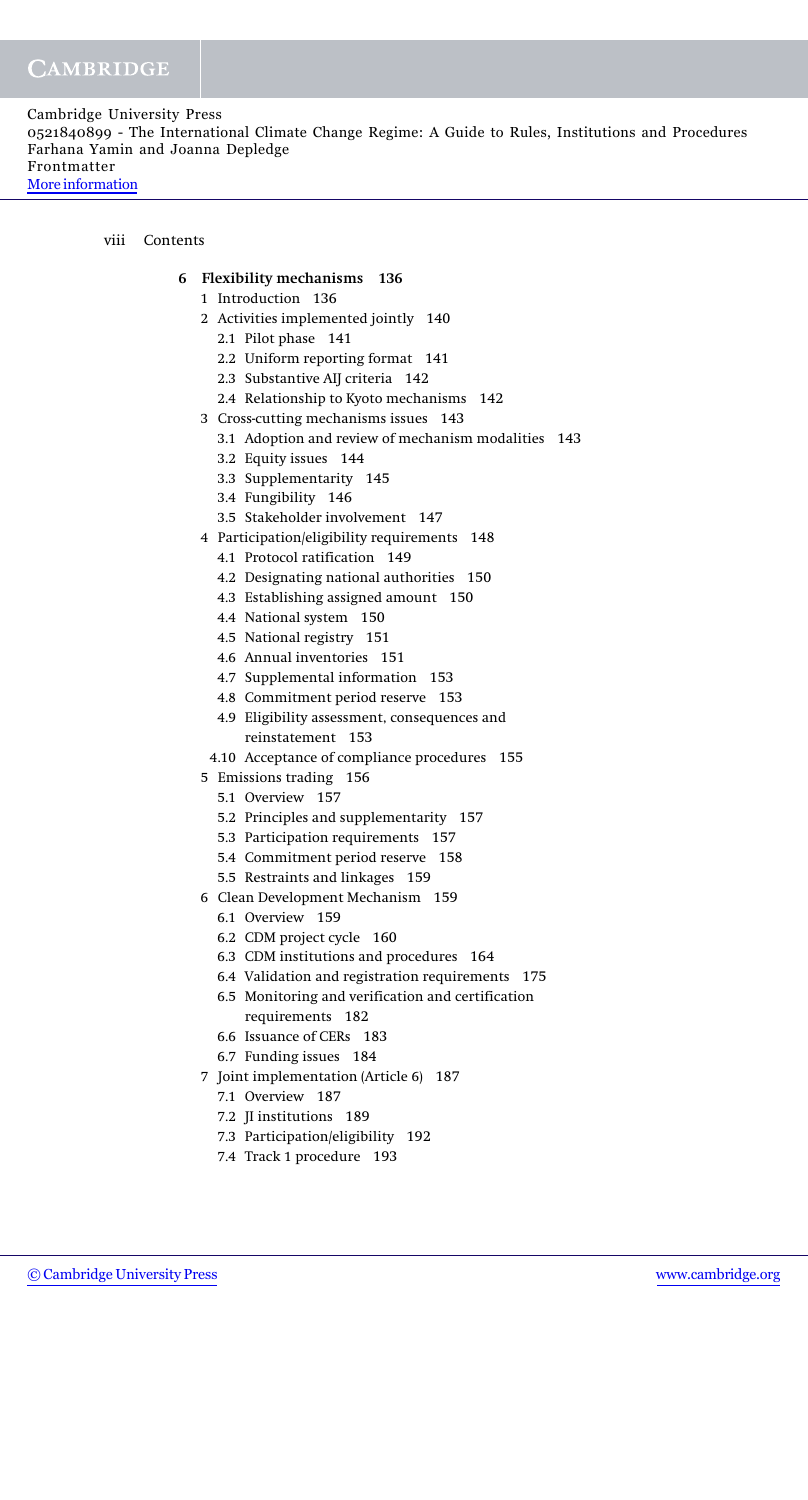Contents ix

- 7.5 Track 2 verification procedure 194
- 7.6 LULUCF projects 195
- 7.7 Small-scale and nuclear projects 196
- **7 Research, systematic observation, education, training and public awareness 197**
	- 1 Introduction 197
	- 2 Research and systematic observation 197
		- 2.1 Convention and Protocol commitments 197
	- 3 Education, training and public awareness 205
		- 3.1 Convention and Protocol commitments 206
		- 3.2 New Delhi programme of work 208
		- 3.3 Financing and linkages 211

## **8 Adaptation 213**

- 1 Introduction 213
- 2 Meaning, scope and timing of adaptation 214
	- 2.1 Definitions 214
	- 2.2 Scope and timing 215
- 3 Preparation and planning commitments 218
	- 3.1 National programmes: adaptation measures 218
	- 3.2 Planning and integration 221
	- 3.3 Technology commitments and adaptation 224
	- 3.4 Adaptation and capacity-building 226
	- 3.5 Special needs and circumstances 226
- 4 Adaptation financing 231
	- 4.1 Resource providers 231
	- 4.2 Recipients 232
	- 4.3 Amount 233
	- 4.4 Scope 235
	- 4.5 COP guidance 235
	- 4.6 Funds and channels 239
	- 4.7 GEF reporting on adaptation 240
- 5 LDCs and adaptation 241
	- 5.1 LDC work programme 241
	- 5.2 NAPAs 242
	- 5.3 LDC Expert Group 244
	- 5.4 LDC work programme funding 246

## **9 Impacts of response measures 247**

- 1 Introduction 247
- 2 Convention and Protocol provisions 248
	- 2.1 Definitions and scope 248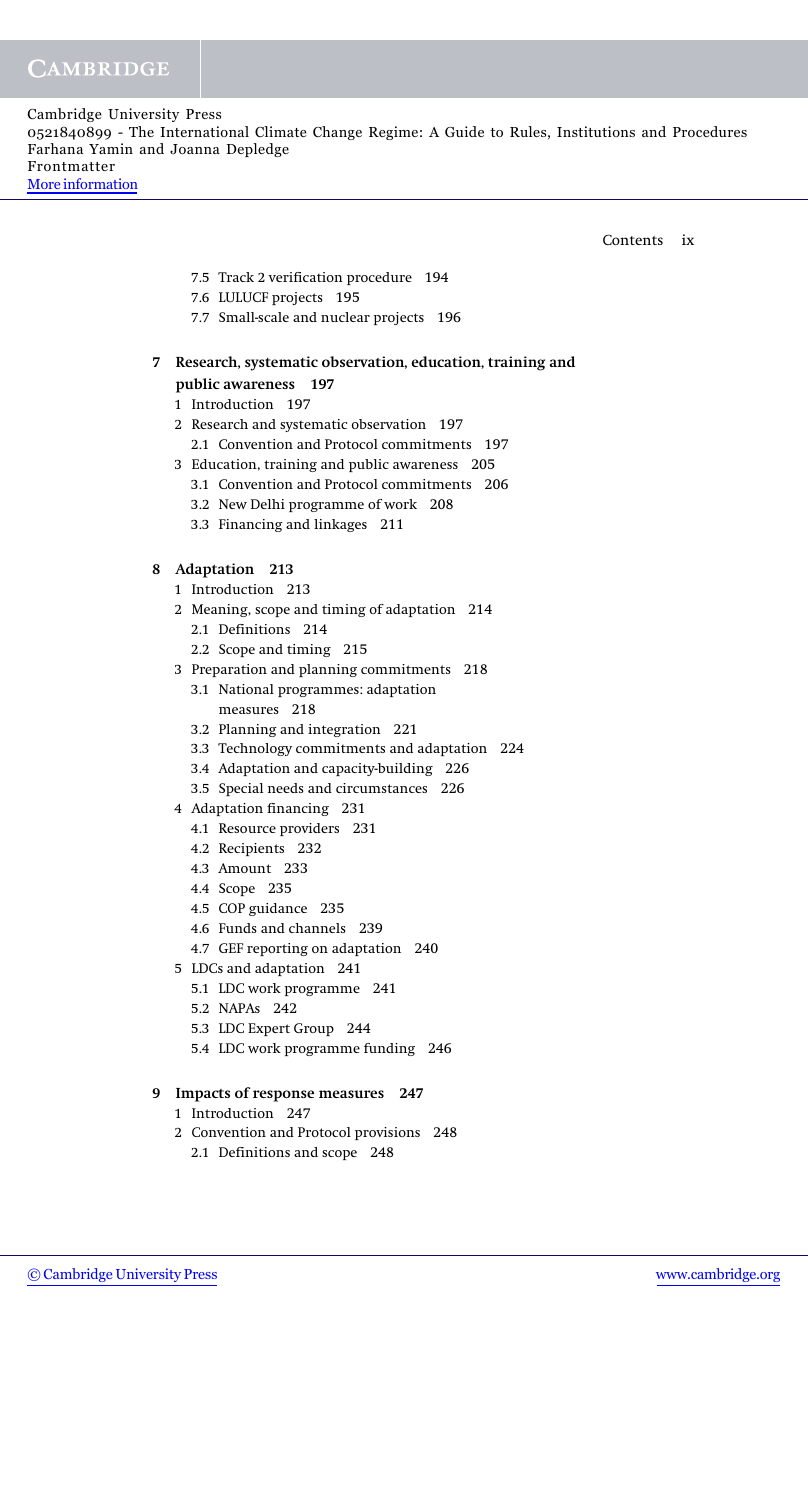- x Contents
- 2.2 Principles 249
- 2.3 Commitments 250
- 3 Rule development 253
	- 3.1 Minimisation of impacts of response measures 253
	- 3.2 Coordination of PAMs 255
	- 3.3 Decreasing vulnerability to impacts of response measures 256
- 4 Financing 258
	- 4.1 Convention and Kyoto 258
	- 4.2 Rule development 259

#### **10 Finance, technology and capacity-building 264**

- 1 Introduction 264
- 2 Resource commitments 265
	- 2.1 Resource providers 266
	- 2.2 Resource beneficiaries 272
	- 2.3 New and additional resources 276
	- 2.4 Incremental and full costs 278
	- 2.5 Grant and concessional funding 281
	- 2.6 Other sources of financing 282
- 3 Financial mechanism 283
	- 3.1 Overview 283
	- 3.2 COP guidance: scope, frequency and form 284
	- 3.3 Reconsideration of particular decisions 285
	- 3.4 GEF reporting and accountability 286
- 4 Marrakesh Accords funds 289
	- 4.1 Least Developed Countries Fund 290
	- 4.2 Special Climate Change Fund 292
	- 4.3 Adaptation Fund 294
- 5 Accessing GEF resources 296
	- 5.1 GEF mission 296
	- 5.2 GEF governance structure 296
	- 5.3 GEF operations 299
- 6 Technology 303
	- 6.1 Background 303
	- 6.2 Technology-related commitments 304
	- 6.3 Marrakesh Accords: a framework for Article 4.5 309
	- 6.4 Expert Group on Technology Transfer 311
	- 6.5 Funding 314
- 7 Capacity-building 315
	- 7.1 Background 315
	- 7.2 Capacity-building-related commitments 316
	- 7.3 Marrakesh Accords: frameworks for capacity-building 318
	- 7.4 Funding 323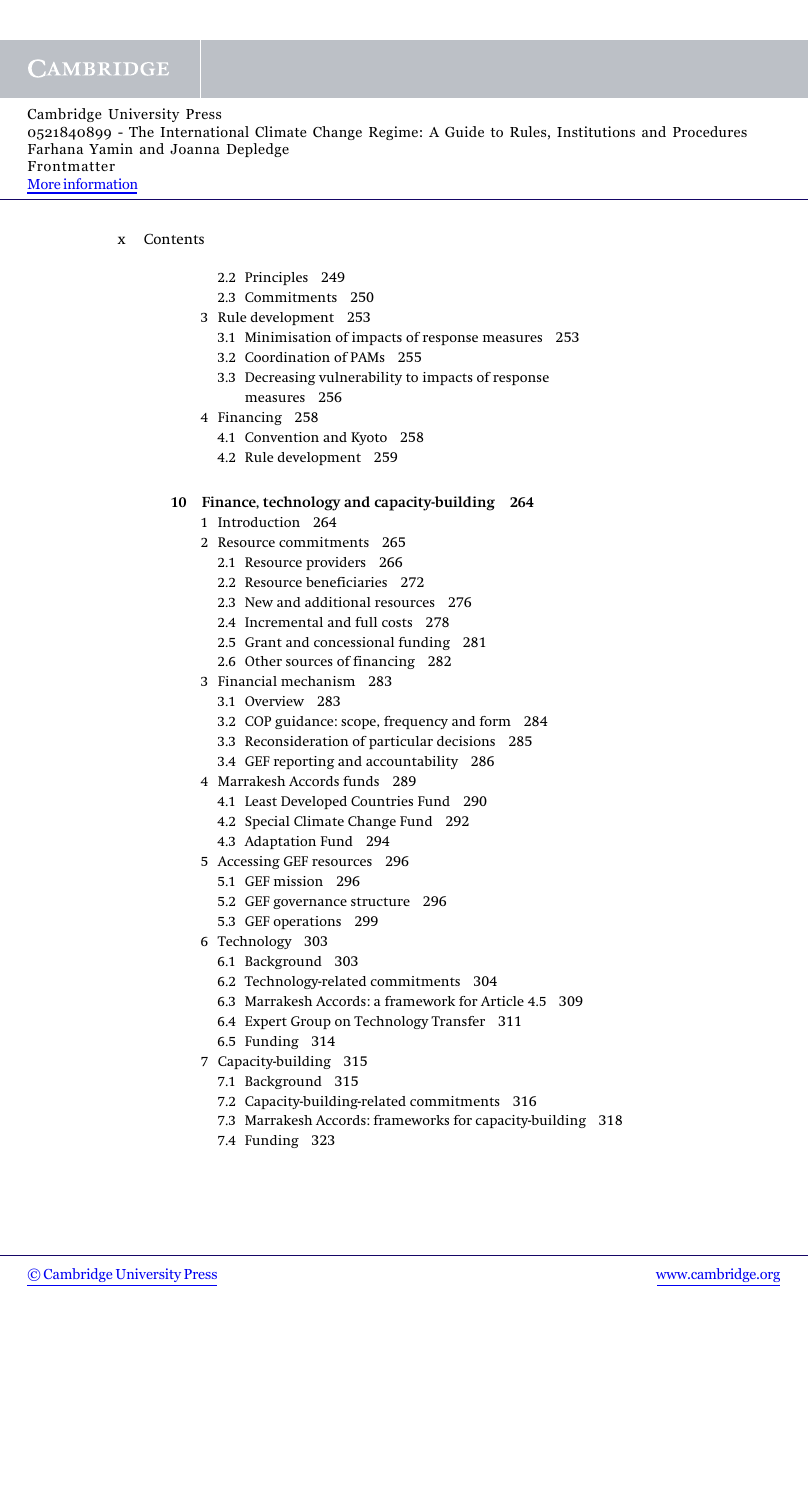Contents xi

### **11 Reporting and review 327**

- 1 Introduction 327
- 2 The Convention rules: Annex I Parties 330
	- 2.1 National communications 330
	- 2.2 Greenhouse gas inventories 333
	- 2.3 Review process 338
- 3 The Kyoto Protocol rules: Annex I Parties 343
	- 3.1 National systems 345
	- 3.2 National registries 347
	- 3.3 Greenhouse gas inventories and supplementary information 348
	- 3.4 National communications and supplementary information 350
	- 3.5 Pre-commitment period report 351
	- 3.6 Post-commitment period report 352
	- 3.7 Report on 'demonstrable progress' 352
	- 3.8 Review process 353
- 4 The Convention rules: non-Annex I Parties 363
	- 4.1 National communications 363
	- 4.2 National adaptation programmes of action 365
	- 4.3 Financial and technical support 365
	- 4.4 Review process 367
	- 4.5 Consultative group of experts 367
- 5 The Kyoto Protocol rules: non-Annex I Parties 369

## **12 Compliance 378**

- 1 Introduction 378
- 2 Key concepts 380
- 3 Dispute settlement 382
	- 3.1 Scope and purpose 382
	- 3.2 Article 14 of the FCCC and Article 19 of the Protocol 382
- 4 Non-compliance procedures under the Convention 384
	- 4.1 Multilateral consultative process 384
	- 4.2 Compliance assessment by the COP 386
- 5 Compliance procedures and mechanisms under the Kyoto Protocol 386
	- 5.1 Overview 386
	- 5.2 Objective 388
	- 5.3 Compliance Committee 389
	- 5.4 Facilitative Branch 392
	- 5.5 Enforcement Branch 393
	- 5.6 Submissions 394
	- 5.7 Allocation and preliminary examination 394
	- 5.8 General procedures 395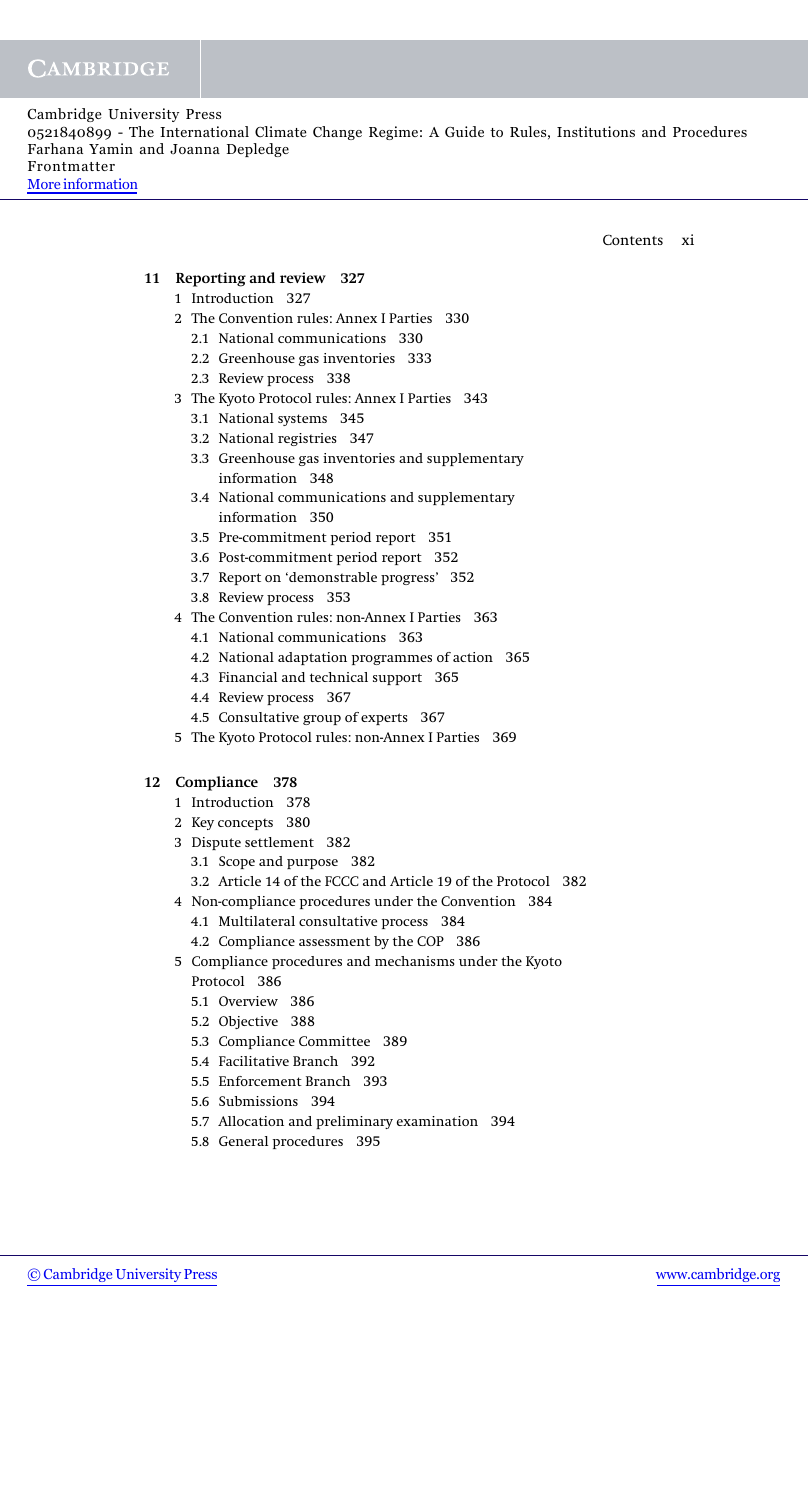xii Contents

- 5.9 Procedures for the Enforcement Branch 395
- 5.10 Appeals 395
- 5.11 Role of COP/MOP 396
- 5.12 Additional period for fulfilling commitments 396
- 5.13 Legally binding nature and mode of adoption 396

#### **13 Institutions 398**

- 1 Introduction 398
- 2 FCCC institutions 399
	- 2.1 The Conference of the Parties 399
	- 2.2 The subsidiary bodies 415
	- 2.3 Temporary subsidiary bodies 421
	- 2.4 Specialised bodies 422
- 3 Kyoto Protocol institutions 423
	- 3.1 COP/MOP 425
	- 3.2 Subsidiary bodies and their Bureaux 428
	- 3.3 Specialised bodies 428

#### **14 The negotiation process 431**

- 1 Introduction 431
- 2 The Rules of Procedure 432
	- 2.1 The Convention 432
	- 2.2 The Kyoto Protocol 434
- 3 Delegations 434
	- 3.1 Parties 434
	- 3.2 Observers 435
- 4 The agenda 436
- 5 Conduct of business 438
	- 5.1 Speaking: 'taking the floor' 438
	- 5.2 Making proposals 439
	- 5.3 Participation of observers 440
- 6 Decision-making 441
	- 6.1 Decision-making under the Kyoto Protocol 445
- 7 Documents 445
	- 7.1 Negotiating texts 446
- 8 Negotiating forums and techniques 449
	- 8.1 Plenary 449
	- 8.2 Working bodies 451
	- 8.3 Informal working groups 453
	- 8.4 'Friends' groups 455
- 9 Ministerial participation 457
	- 9.1 Traditional general debate 458
	- 9.2 Roundtable discussions 458
	- 9.3 Direct participation 459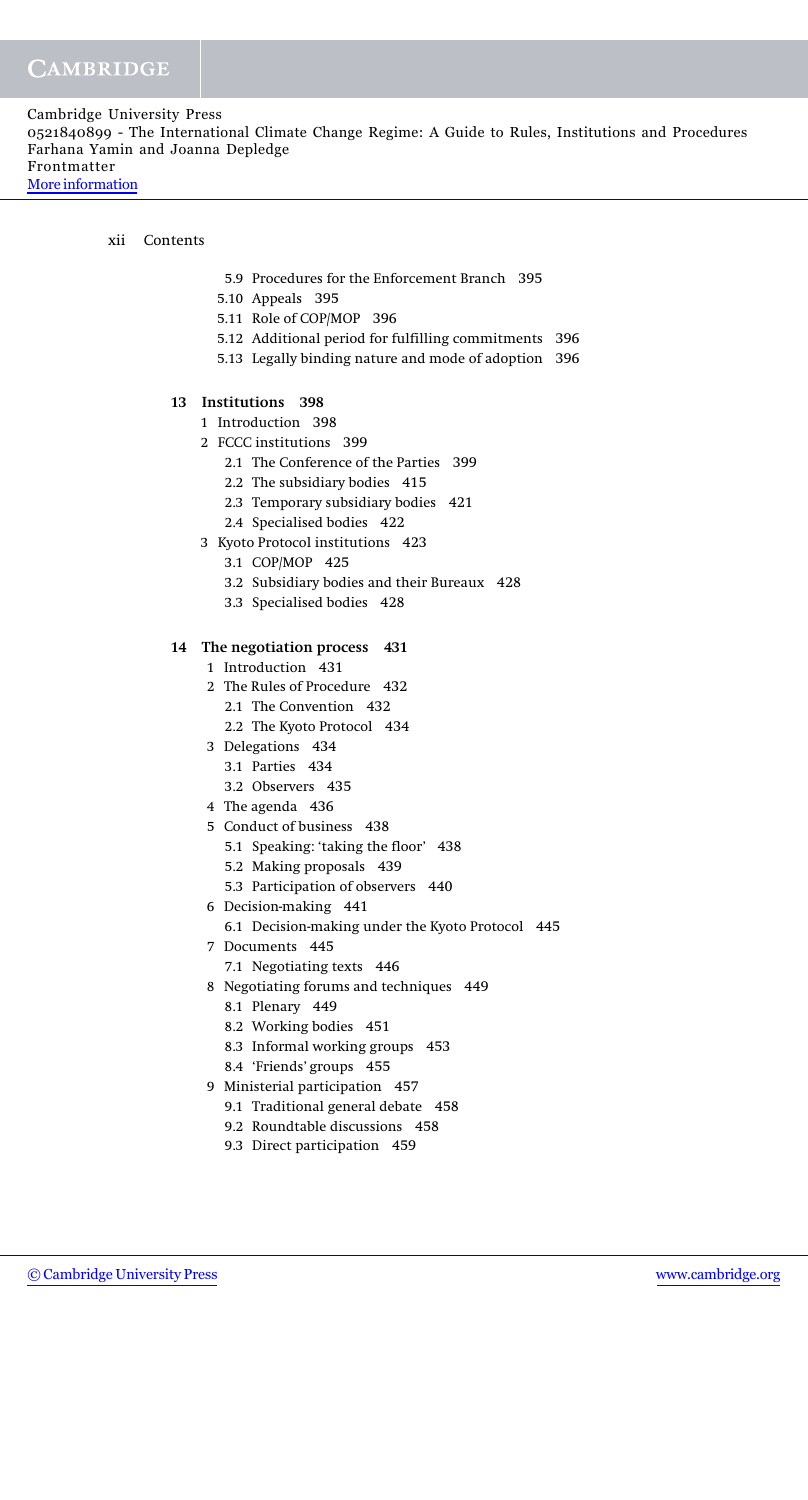Contents xiii

- 10 The last night 460
- 11 On the side 461
- 12 Intersessional workshops and presessional consultations 461

### 15 Scientific and technical input 464

- 1 Introduction 464
- 2 The Subsidiary Body for Scientific and Technological Advice 464
- 3 The Intergovernmental Panel on Climate Change 466
	- 3.1 Role, organisation and products 466
	- 3.2 Procedures, institutions and budget 469
	- 3.3 The assessment process 474
	- 3.4 Institutional channels for input to the climate change regime 479
- 4 Other sources of scientific and technical input 483
	- 4.1 FCCC roster of experts 483
	- 4.2 Secretariat 484
	- 4.3 Intergovernmental organisations 485
	- 4.4 Non-governmental organisations 485

## **16 Administering the regime 487**

- 1 Introduction 487
- 2 The programme budget 487
	- 2.1 Financial procedures 487
	- 2.2 The core budget 489
	- 2.3 Trust Fund for Participation 494
	- 2.4 Trust Fund for Supplementary Activities 495
	- 2.5 The 'Bonn Fund' 497
	- 2.6 Financial procedures under the Kyoto Protocol 497
- 3 Secretariat 500
	- 3.1 Institutional linkage with the UN system 500
	- 3.2 Nature and structure of the Secretariat 504

## **17 Linkages 509**

- 1 Introduction 509
- 2 Channels for institutional cooperation under the Convention and Kyoto Protocol 510
- 3 Linkages with other environmental regimes 511
	- 3.1 Stratospheric ozone depletion 511
	- 3.2 Biodiversity loss and desertification 517
	- 3.3 Wetland ecosystems 527
- 4 Linkages with the international trading regime 530
	- 4.1 Substantive linkages 530
	- 4.2 Treaty provisions 531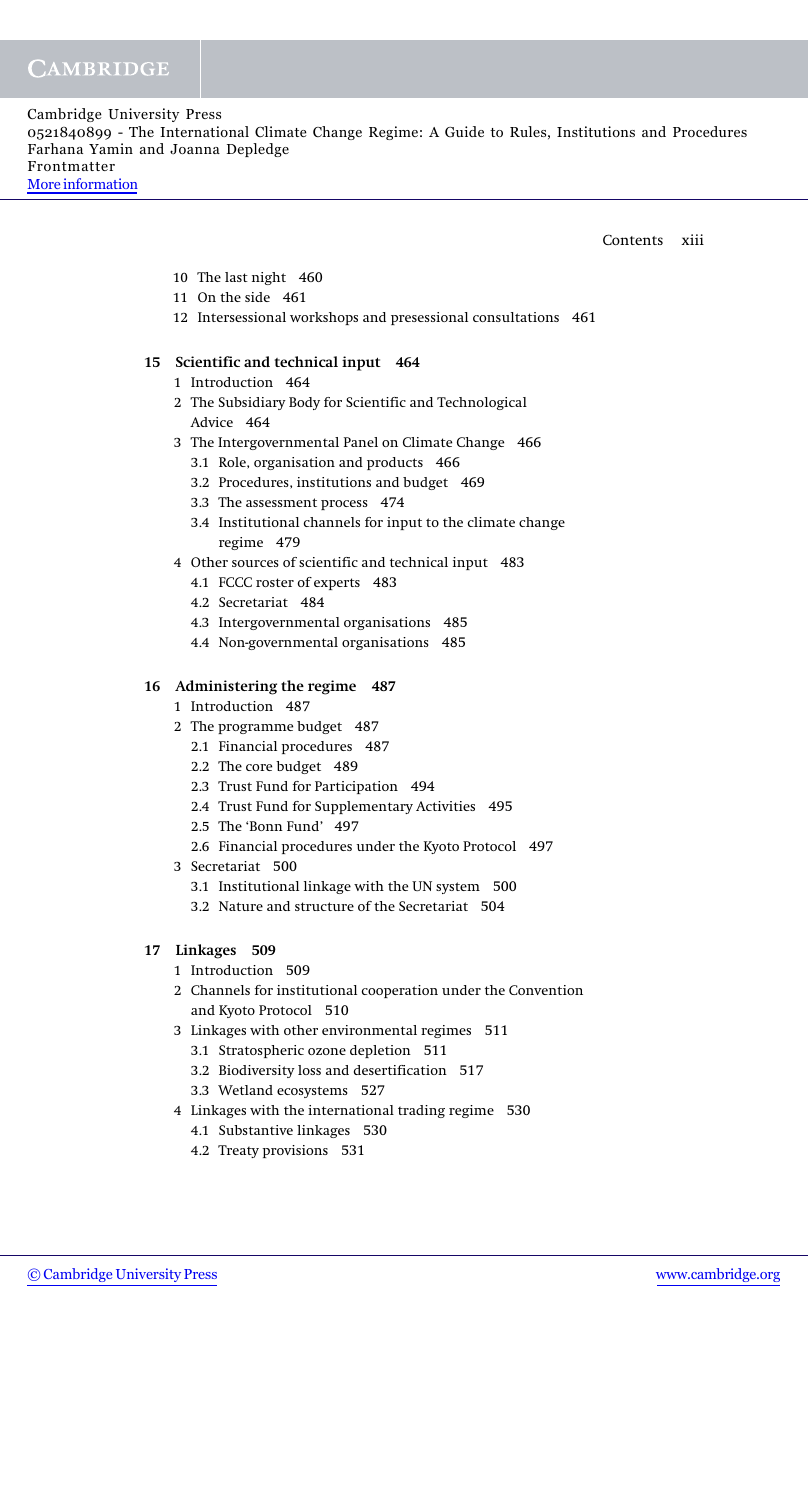#### xiv Contents

- 4.3 Institutional arrangements 531
- 4.4 Institutional cooperation 532
- 5 Linkages with other intergovernmental processes 534
	- 5.1 The 'sustainable development' agenda 535
	- 5.2 UNEP and international environmental governance 538
	- 5.3 The wider UN system 541

#### **18 Evolution of the regime 544**

- 1 Introduction 544
- 2 Meaning, type and form of commitments 545
	- 2.2 Meaning 545
	- 2.2 Types 545
	- 2.3 Form 546
	- 2.4 Amendments 547
	- 2.5 Annexes 549
	- 2.6 Protocols 550
	- 2.7 Entry into force, reservations and withdrawals 551
- 3 Review procedures 552
- 4 Other evolutionary mechanisms 554
	- 4.1 Formal governmental initiatives 555
	- 4.2 Other initiatives 556

#### **19 Conclusion: taking stock and moving forward 560**

- 1 Introduction 560
- 2 Implementation challenges 561
- 3 Strengthening commitments 565
- 4 Institutional challenges and beyond 570

Appendix I List of Parties, their groups and key statistics 574 Appendix II Annex I Party fact sheets: emissions, targets and projections for Annex I Parties and groupings 584 Appendix III Table of Articles, issues and COP Decisions 643

*Bibliography* 653 *Index* 676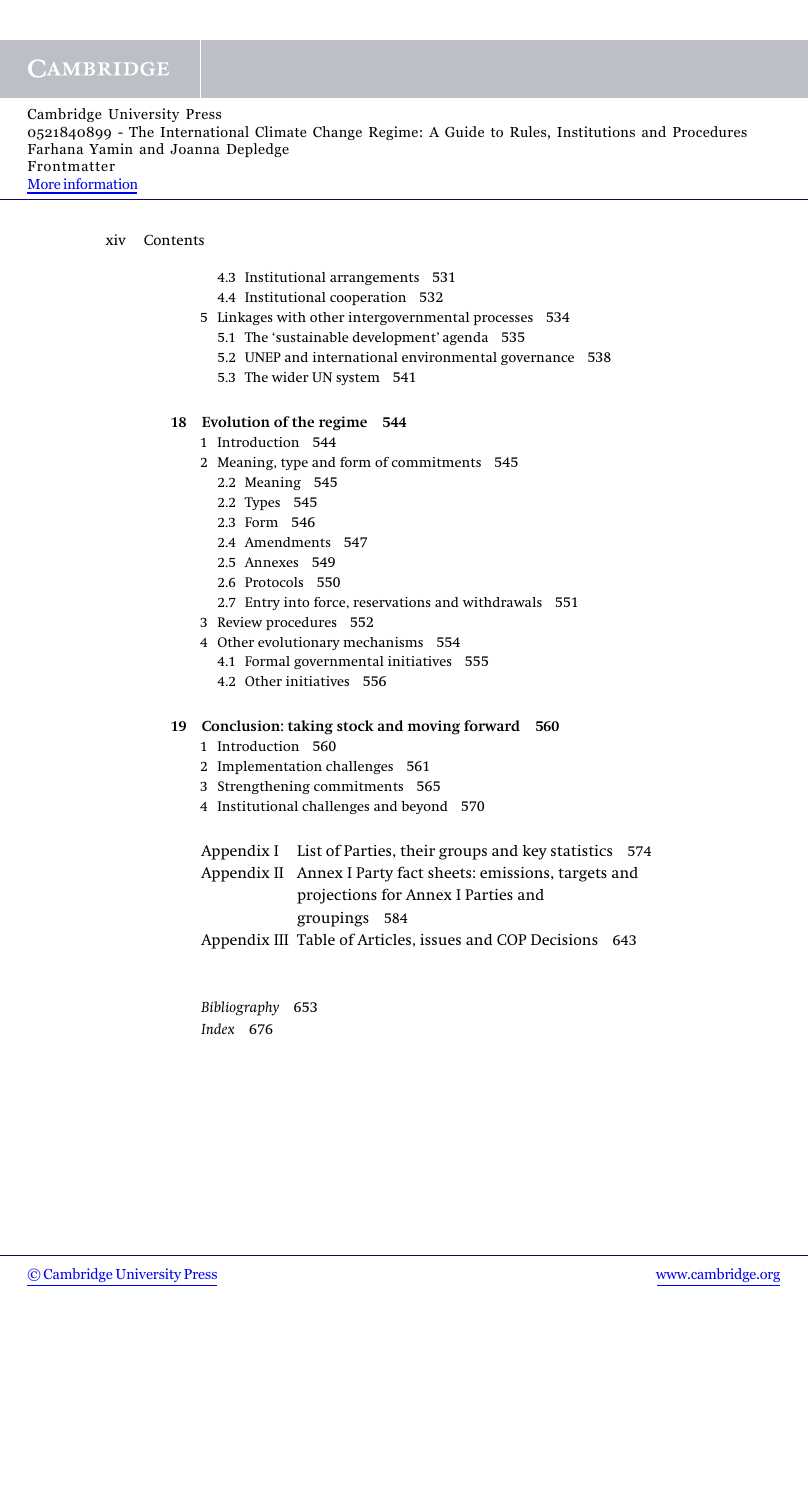## *Figures*

| Individual participants at selected negotiating sessions           | page 31 |
|--------------------------------------------------------------------|---------|
| Party groupings in the climate change regime                       | 32      |
| Share of aggregate GHG emissions in 2000 of the EU member          |         |
| states covered by the EU burden-sharing agreement                  | 42      |
| NGOs admitted and present at selected negotiating sessions         | 49      |
| IGOs admitted, and IGOs and UN/specialised agencies present at     |         |
| selected negotiating sessions                                      | 57      |
| Media presence at selected negotiating sessions                    | 59      |
| CDM project activity cycle                                         | 162     |
| Bilateral contributions to adaptation projects in NC3s of Annex II |         |
| Parties                                                            | 239     |
| Real oil price 1970-2010                                           | 263     |
| The reporting and review system under the Convention               | 331     |
| The reporting and review system under the Kyoto Protocol           | 356     |
| Time-frame for the annual review of inventories and                |         |
| supplementary information under the Kyoto Protocol                 | 359     |
| Structure and functions of the Compliance Committee                | 387     |
| <b>FCCC</b> institutions                                           | 399     |
| Institutions of the Kyoto Protocol                                 | 424     |
| Negotiating forums for a generic COP session                       | 452     |
| Institutional structure of the IPCC                                | 470     |
| Preparation and consideration process of the TAR                   | 476     |
| Core budget of the Secretariat approved by the COP 1996-2005       | 490     |
|                                                                    |         |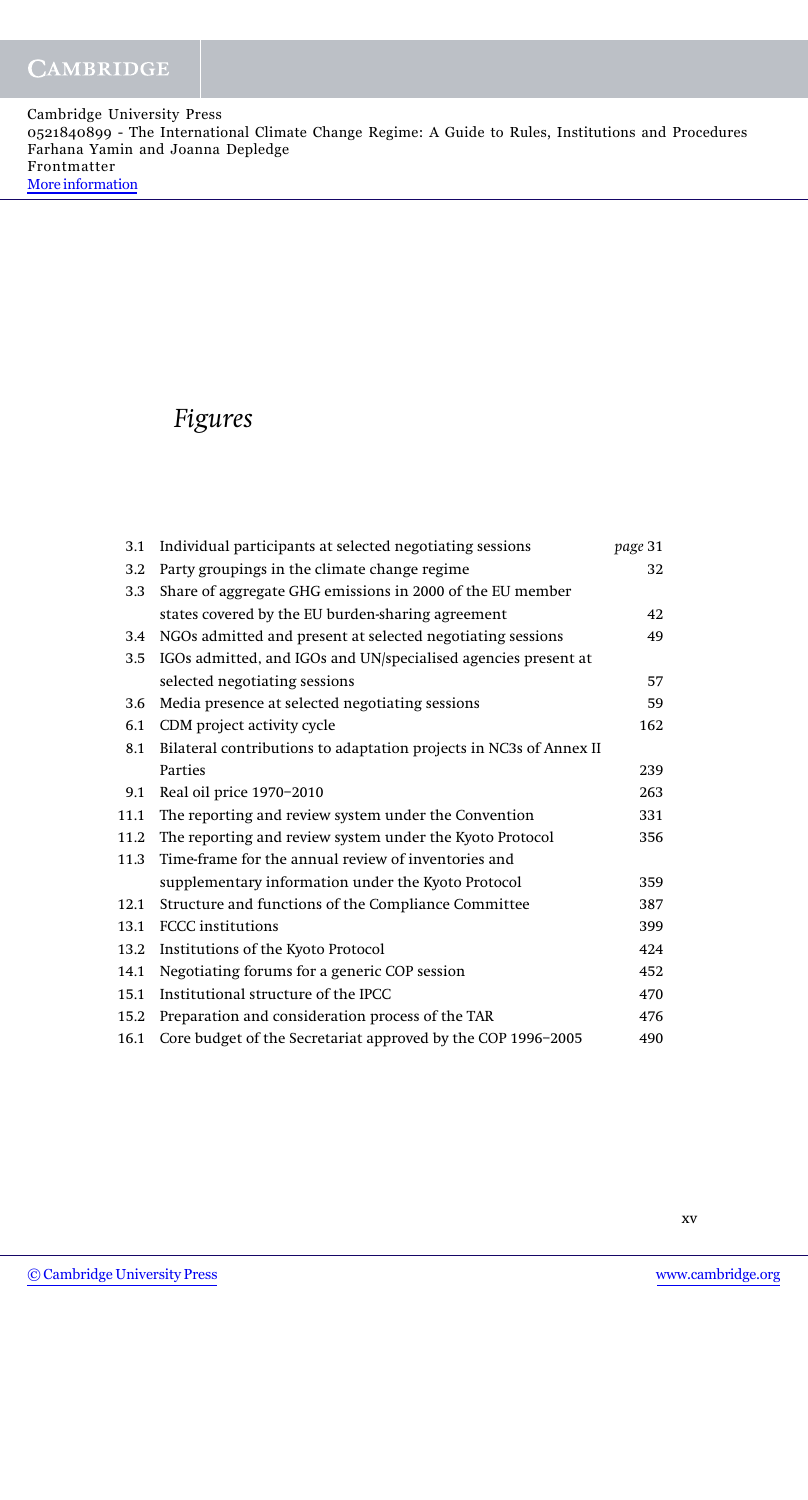## *Tables*

| 5.1  | Global warming potentials                                            | page 79 |
|------|----------------------------------------------------------------------|---------|
| 6.1  | Kyoto flexibility mechanisms overview                                | 137     |
| 6.2  | Difference between Track 1 and Track 2 JI                            | 193     |
| 9.1  | Regional distribution of fossil fuel reserves and exports (at end of |         |
|      | 1998)                                                                | 261     |
| 9.2  | Change in demand for fossil fuels 1990-2010                          | 262     |
| 9.3  | Oil-exporting country revenues                                       | 263     |
| 11.1 | Periodicity of national communications under the Convention          | 332     |
| 11.2 | Summary of elements of KP reporting process for Annex I Parties      | 346     |
| 11.3 | Summary of FCCC reporting guidelines for Annex I Party national      |         |
|      | communications                                                       | 370     |
| 11.4 | Summary of FCCC reporting guidelines for non-Annex I Party           |         |
|      | national communications                                              | 372     |
| 13.1 | Dates, venues and Presidents of COP sessions                         | 410     |
| 13.2 | SB division of labour                                                | 419     |
| 13.3 | Past and present subsidiary body Chairs                              | 420     |
| 13.4 | Composition and officers of specialised bodies under the             |         |
|      | Convention                                                           | 423     |
| 13.5 | Composition and officers of specialised bodies under the Kyoto       |         |
|      | Protocol                                                             | 429     |
| 14.1 | Document types                                                       | 447     |
| 15.1 | Government contributions to the IPCC Trust Fund in 2002              | 474     |
| 16.1 | Twenty largest contributors to the 2003 FCCC core budget and         |         |
|      | their shares                                                         | 492     |
| 16.2 | <b>Trust Fund for Participation</b>                                  | 495     |
| 16.3 | Trust Fund for Participation: contributors since 1996                | 496     |
| 16.4 | Trust Fund for Supplementary Activities                              | 497     |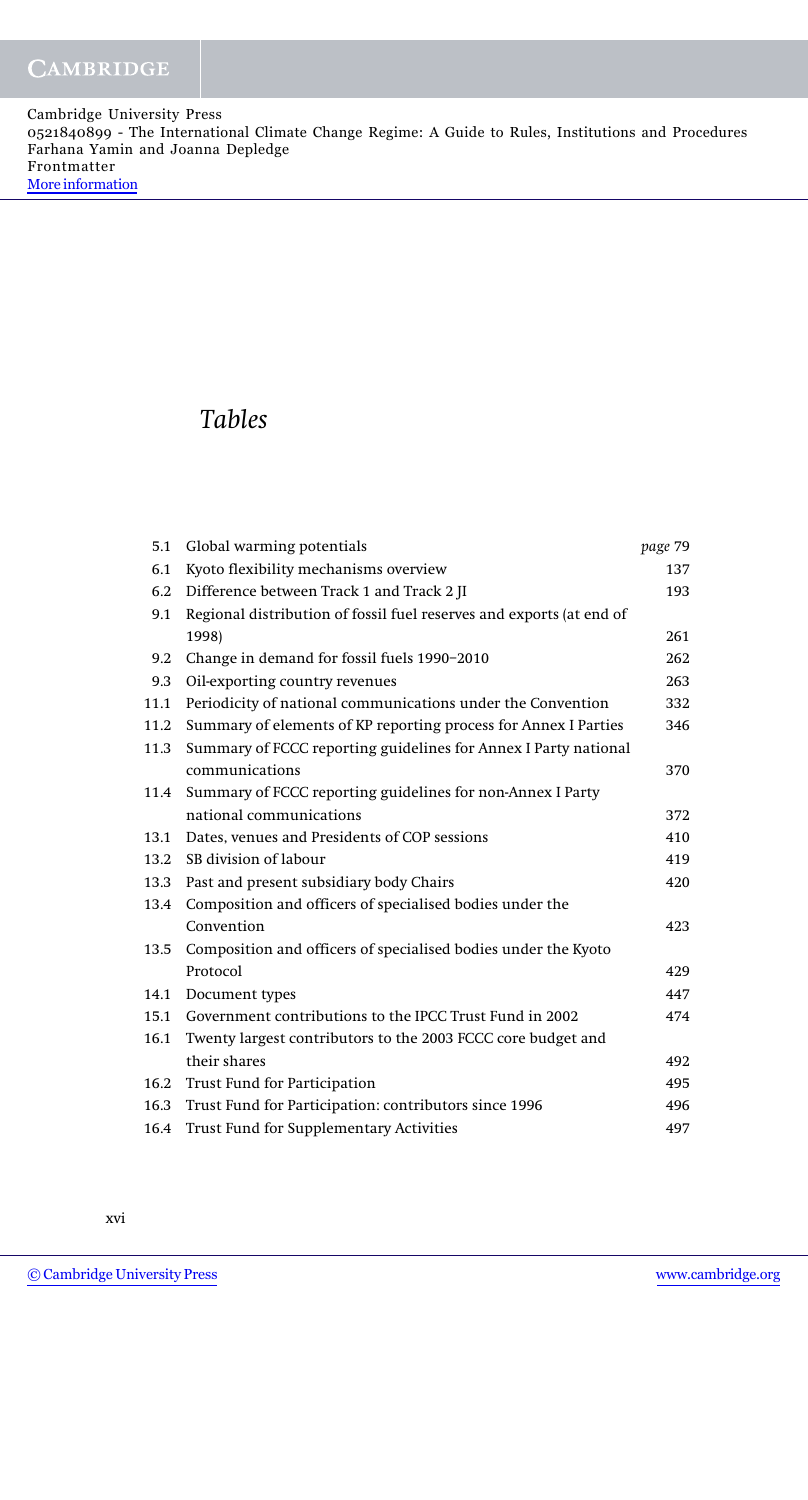|                                                                     | List of tables | xvii |
|---------------------------------------------------------------------|----------------|------|
| 16.5 Trust Fund for Supplementary Activities: contributors          |                |      |
| since 1996                                                          | 498            |      |
| 16.6 Distribution of employed professional staff in the Secretariat |                |      |
| by region and gender                                                | 505            |      |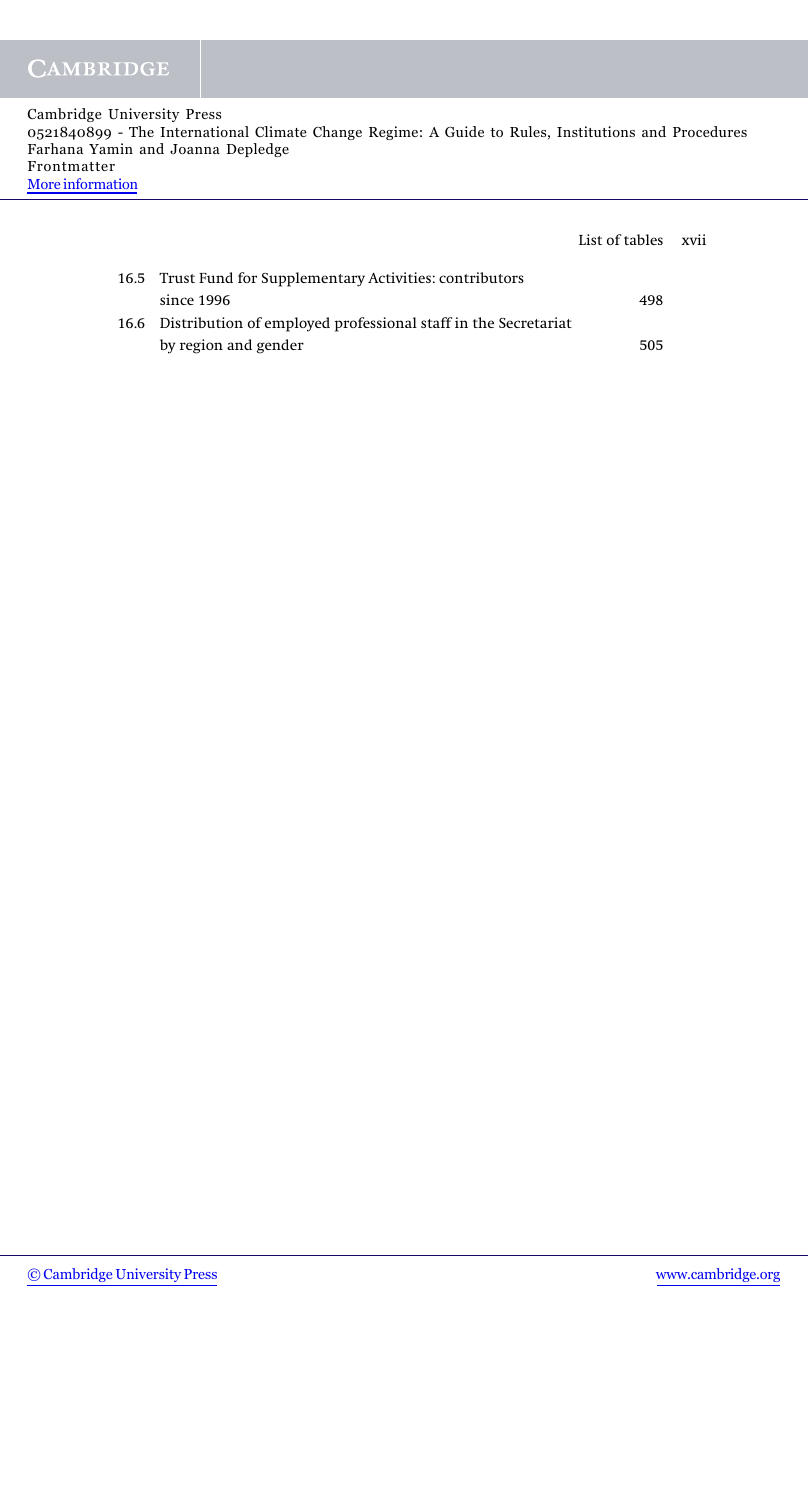## *Boxes*

| 2.1              | Key elements of the climate change regime                | page 24 |
|------------------|----------------------------------------------------------|---------|
| $2.2\phantom{0}$ | Key decisions in the climate change process              | 27      |
| 3.1              | EU institutions and policy-making                        | 44      |
| 5.1              | Mitigation: key concepts and definitions                 | 76      |
| 5.2              | Sinks: comprehensive, gross and net accounting           | 80      |
| 5.3              | ICAO and IMO work on bunker fuels                        | 86      |
| 5.4              | Annex I Parties under the Convention and notifications   | 105     |
| 5.5              | Annex I/Annex B Parties under the Protocol               | 107     |
| 5.6              | Commitments under Article 4.2 (a) and (b)                | 110     |
| 5.7              | Kyoto Protocol Article 3: concepts and terminology       | 120     |
| 5.8              | Regional economic integration organisations              | 132     |
| 6.1              | Flexibility mechanisms: origins, evolution and concerns  | 139     |
| 6.2              | Information and review provisions and stakeholders and   |         |
|                  | observers in the CDM project cycle                       | 173     |
| 6.3              | CDM additionality, baselines and crediting               | 176     |
| 6.4              | Simplified modalities and procedures for small-scale     |         |
|                  | CDM projects                                             | 179     |
| 6.5              | Joint implementation: history and characteristics        | 188     |
| 7.1              | The Global Climate Observing System                      | 199     |
| 8.1              | Adaptation: key concepts and definitions                 | 214     |
| 8.2              | Adaptation and the COP agenda: a brief history           | 230     |
| 10.1             | The GEF: a brief history                                 | 265     |
| 10.2             | GEF replenishments, Annex II Parties and contributors    | 270     |
| 10.3             | Recipients: developing countries and non-Annex I Parties | 274     |
| 10.4             | Incremental costs and global environmental benefits      | 280     |
| 10.5             | Defining capacity-building and enabling activities       | 322     |
| 11.1             | Key elements of the reporting and review process         | 328     |
| 11.2             | Key terms in GHG inventories                             | 337     |

xviii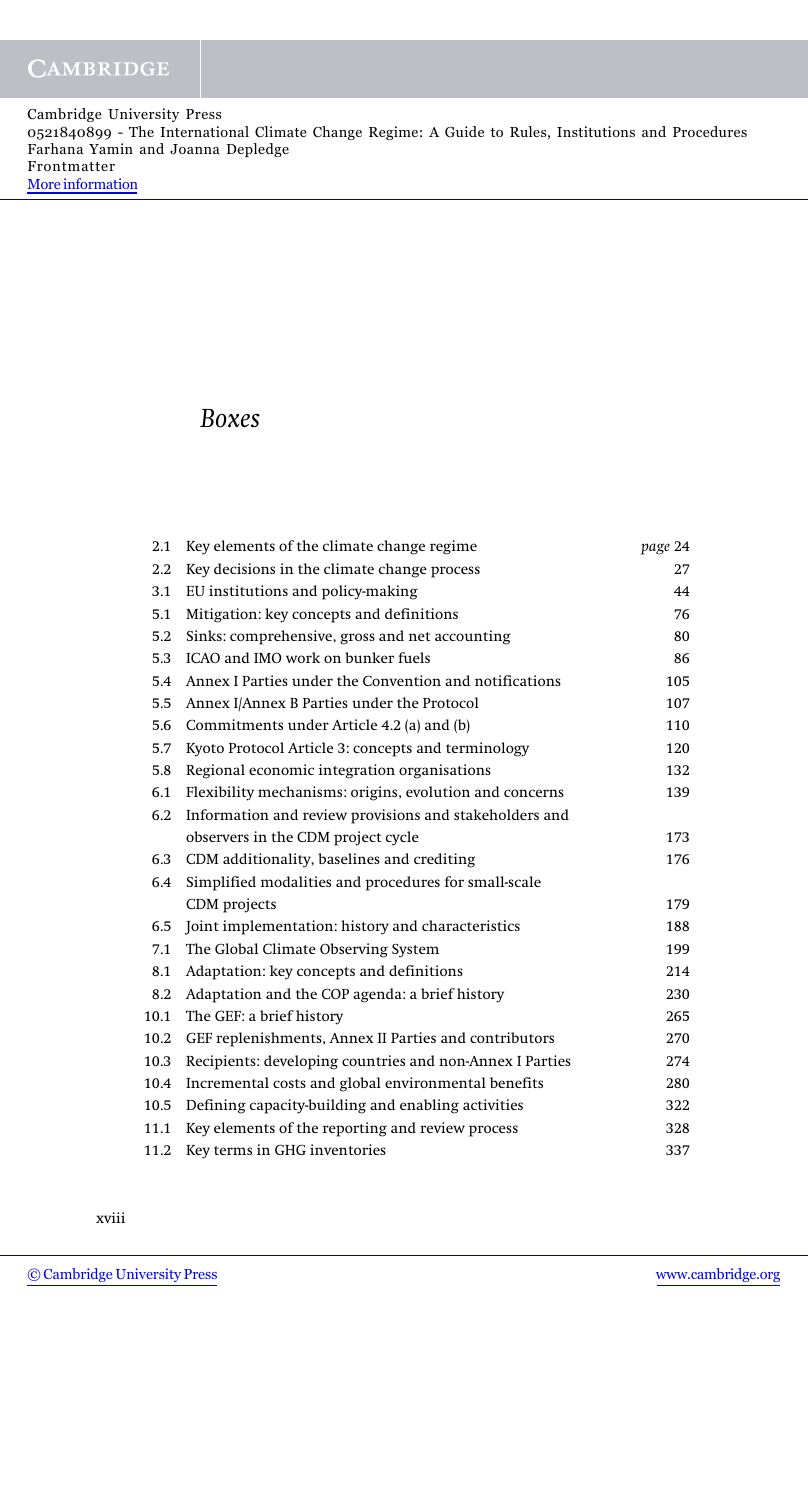Cambridge University Press

0521840899 - The International Climate Change Regime: A Guide to Rules, Institutions and Procedures Farhana Yamin and Joanna Depledge Frontmatter

[More information](http://www.cambridge.org/0521840899)

|      |                                                               | List of boxes | xix |
|------|---------------------------------------------------------------|---------------|-----|
|      | 12.1 Non-compliance procedures in other regimes               | 379           |     |
|      | 12.2 The development of the Multilateral Consultative Process | 385           |     |
|      | 12.3 Development of compliance procedures under the           |               |     |
|      | Kyoto Protocol                                                | 388           |     |
|      | 13.1 The legal nature of the FCCC: UNOLA opinions             | 402           |     |
| 13.2 | COP outputs                                                   | 406           |     |
|      | 14.1 Draft Rule 42                                            | 442           |     |
|      | 14.2 Names of informal working groups                         | 453           |     |
|      | 18.1 Recent multi-stakeholder initiatives advancing evolution | 557           |     |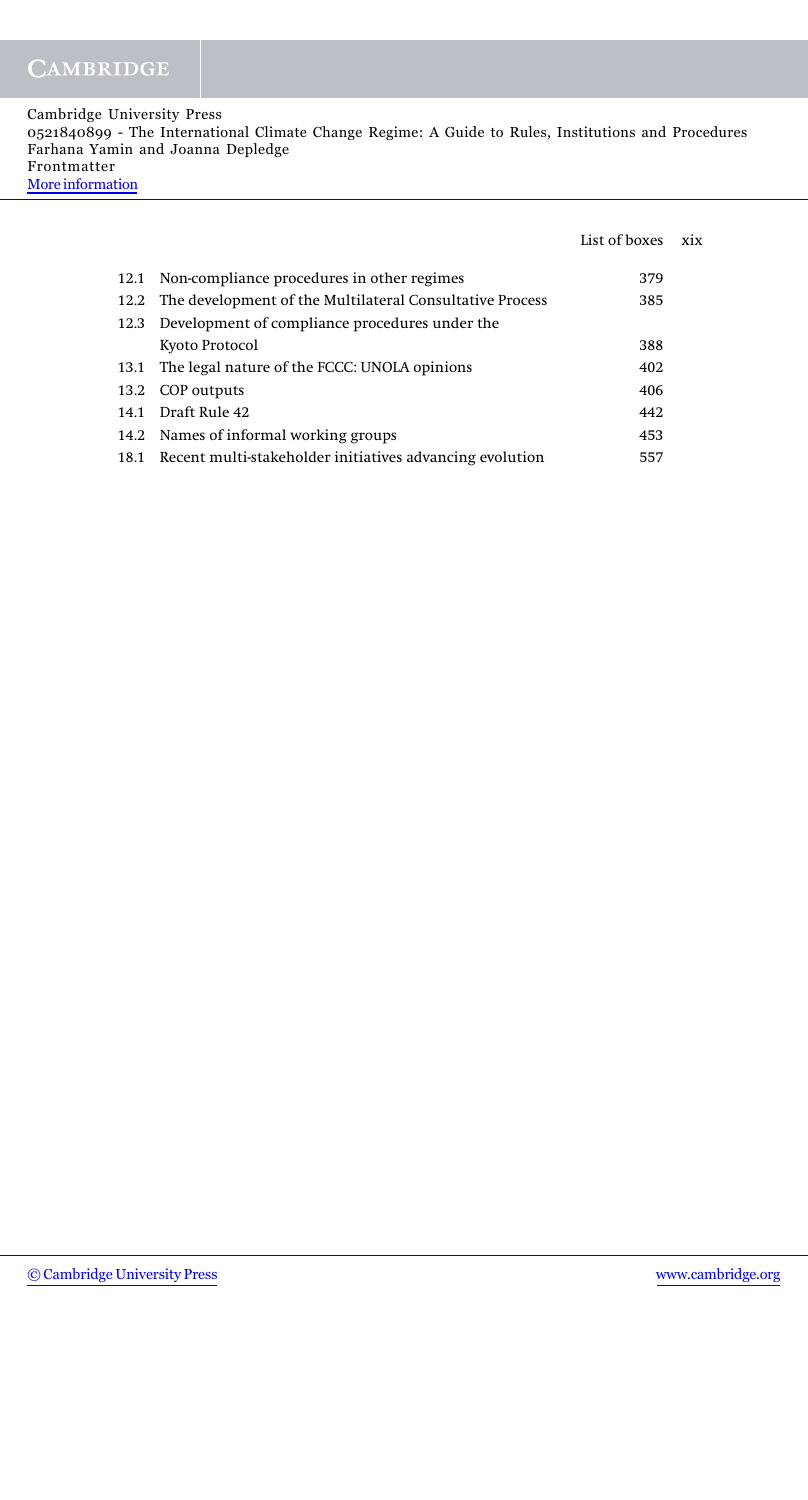## *Foreword*

Addressing growing concerns about climate change requires a broad understanding of its social, economic, developmental, scientific, political and environmental aspects. Increases in temperature as a result of increasing emissions of greenhouse gases will have serious impacts on our economic well-being and on the ecosystems on which the health of our planet depends. With the expected increase in the intensity and frequency of extreme weather events such as floods and droughts, and their devastating effects, climate change needs continued urgent attention. Governments worldwide are engaged in constructive dialogue aimed at finding and implementing practical and efficient solutions to address the global problem of climate change. This includes mitigation measures for the reduction of GHGs, as well as identifying ways to reduce countries' vulnerabilities to the effects of climate change.

The United Nations Framework Convention on Climate Change was adopted in 1992 and entered into force two years later. Today, it enjoys almost universal membership, with 188 countries joining together in a unique example of multilateralism to confront the global challenge of climate change.

An intergovernmental process facilitates and supports the implementation of the Convention. In this process countries discuss and agree on action needed to stabilise our global climate. As part of this ongoing dialogue, in 1997 governments adopted the Kyoto Protocol to the Convention, which contains more specific, binding commitments and concrete reduction targets, with specific deadlines for industrialised countries.

Each year, countries meet to discuss and agree on further action. At the Conference of the Parties, nine sessions of which have been held so far, all countries that are Parties to the Convention are represented, as well as the private sector, civil societies, the scientific community, the media, international and national organisations. These annual meetings serve as a forum for participants to share ideas and experiences, and discuss strategies, policies and the rulebook for action. This has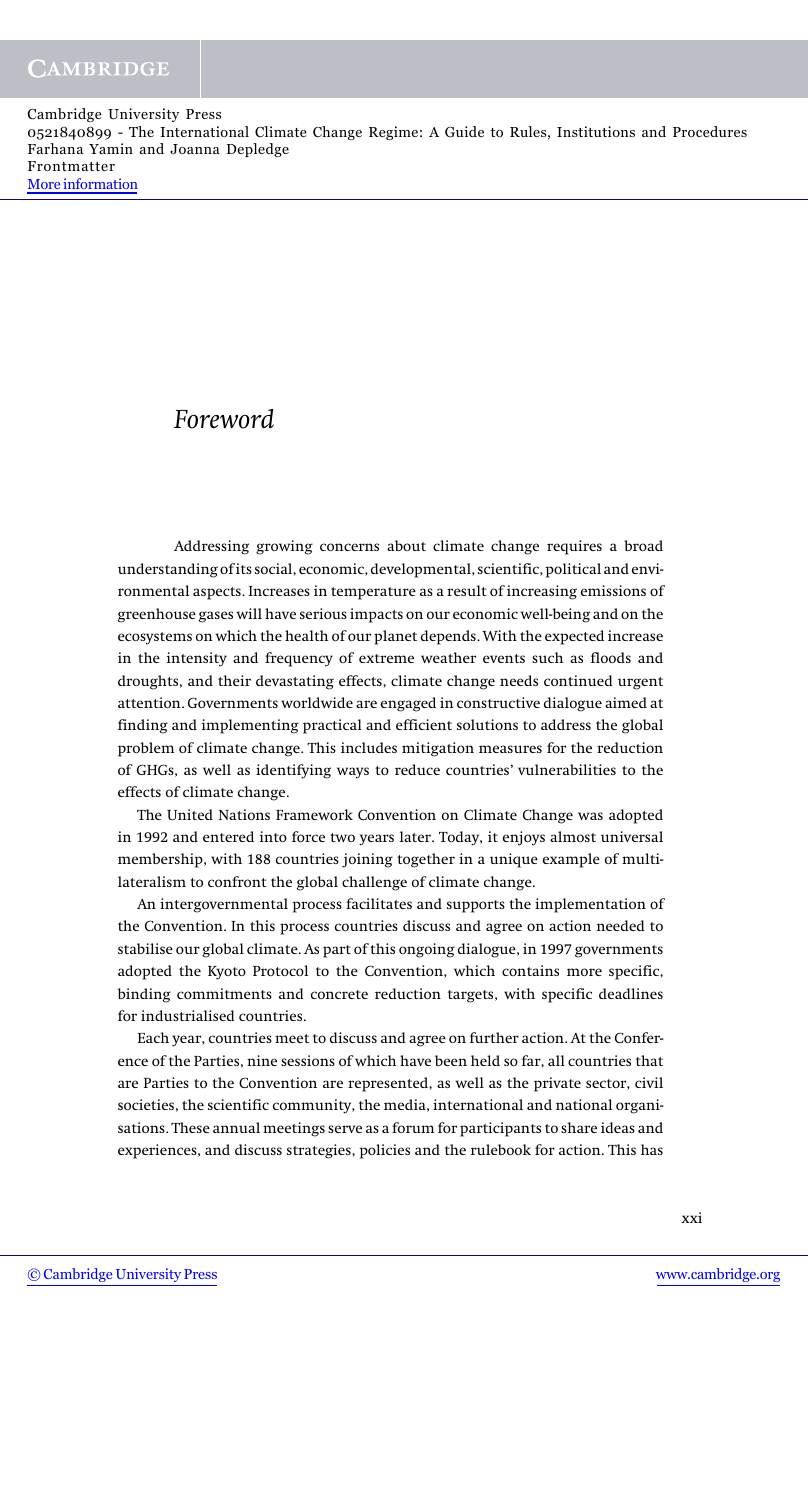xxii Foreword by Joke Waller Hunter

resulted, over the years, in a comprehensive framework of decisions containing rules, procedures and other guidelines designed to assist countries in their efforts to implement the Convention and its Protocol.

This Guide is therefore timely. It explains in clear, simple and succinct words the intergovernmental process – the institutions and procedures of the climate change negotiations, as well as the myriad rules, guidelines, actions plans and other decisions adopted by the Parties since the adoption of the Convention. It should serve as an objective and comprehensive reference guide to the 'rulebook' agreed by Parties, which I am confident will assist governments, researchers, policy-makers, civil societies and the public to learn more about and to implement activities designed to address climate change. Action against human-induced climate change must take place at every level of society.

I trust that this Guide will serve as a vital resource tool in the coming years and help to deepen the knowledge and understanding of all who are interested in and committed to global action against the destabilising effects of climate change.

Mirallistements

Joke Waller Hunter Executive Secretary, FCCC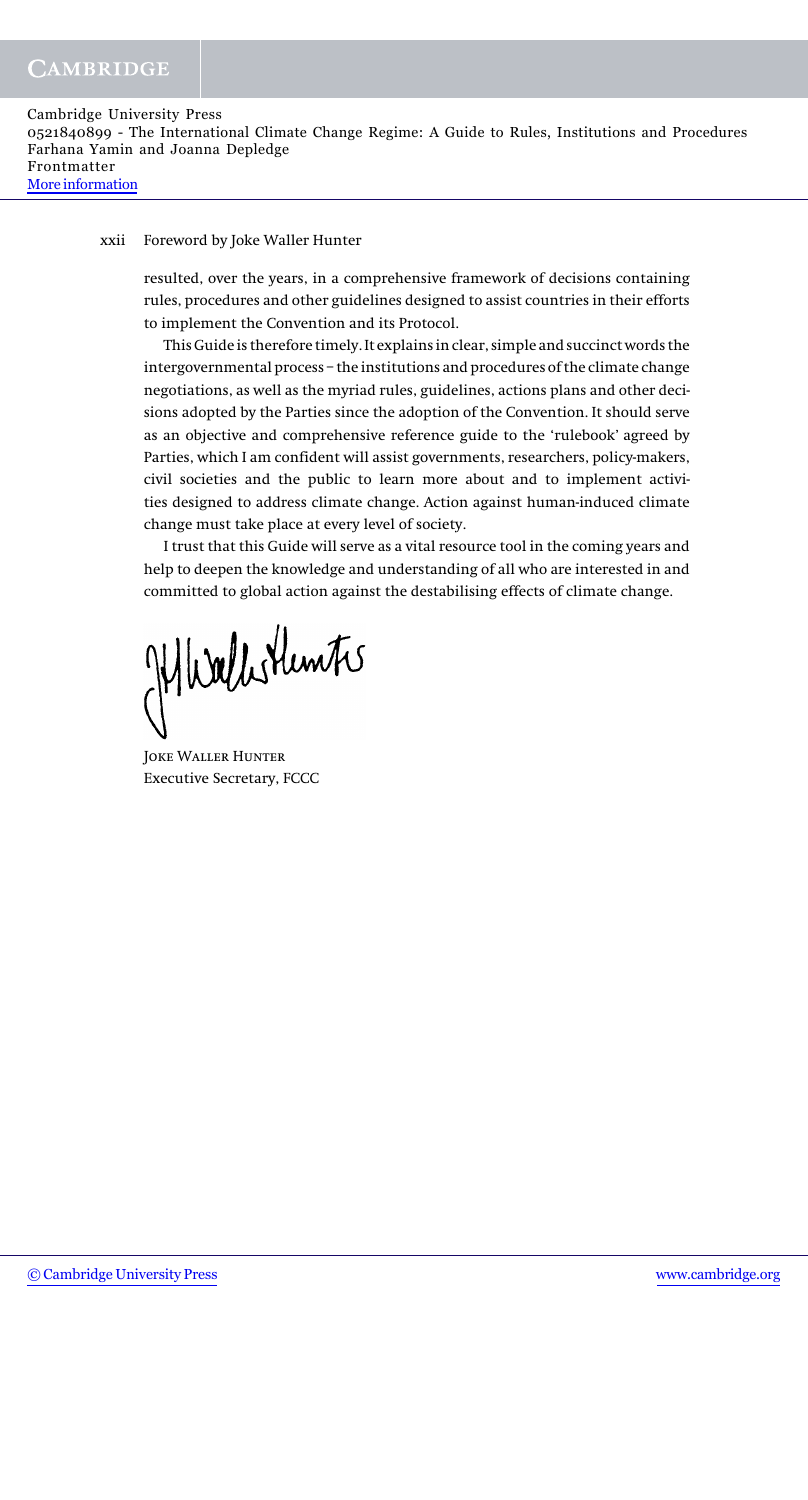## *Preface and acknowledgements*

The aim of this book is simple: to provide a comprehensive, authoritative, objective and accessible guide to the climate change regime. The book thus describes and analyses the rules set out in the Convention, Kyoto Protocol and COP Decisions, together with the institutions and procedures that govern the climate change negotiations.

This book responds to two trends in the climate change process: first, its growing complexity, which makes it difficult for newcomers, and even for negotiators familiar with the regime, to make sense of all the rules, institutions, procedures and practices that have developed over the past decade; secondly, the regime's increasing specialisation, which produces experts on individual topics (e.g. emissions trading, compliance), but few who have an overall picture of how the climate change process works. This guide is therefore targeted at newcomers to the negotiations, specialists wishing to broaden their understanding of the regime, and all those involved in the intergovernmental response to climate change, as negotiators, policy-makers, stakeholders, researchers or other interested professionals.

The book is based on an exhaustive review and analysis of primary materials, principally the Convention, Kyoto Protocol, COP Decisions and supporting documentation. We have also examined secondary materials to the extent these assist analysis and provide commentary on the rules, institutions and procedures of the climate change regime. Our work has benefited from discussions with experts in the climate change process, including FCCC Secretariat staff, negotiators, NGOs and IGOs, who have provided supplementary insights and information to help make this book comprehensive, authoritative and practically useful.

One result of these discussions is that producing this book has involved many partners. The authors wish to express their deep gratitude to the UK Department for International Development, the main financial sponsor of the book, along with the Governments of Australia and Switzerland. Without their financial support, this book could never have been written. The authors would also like to thank

xxiii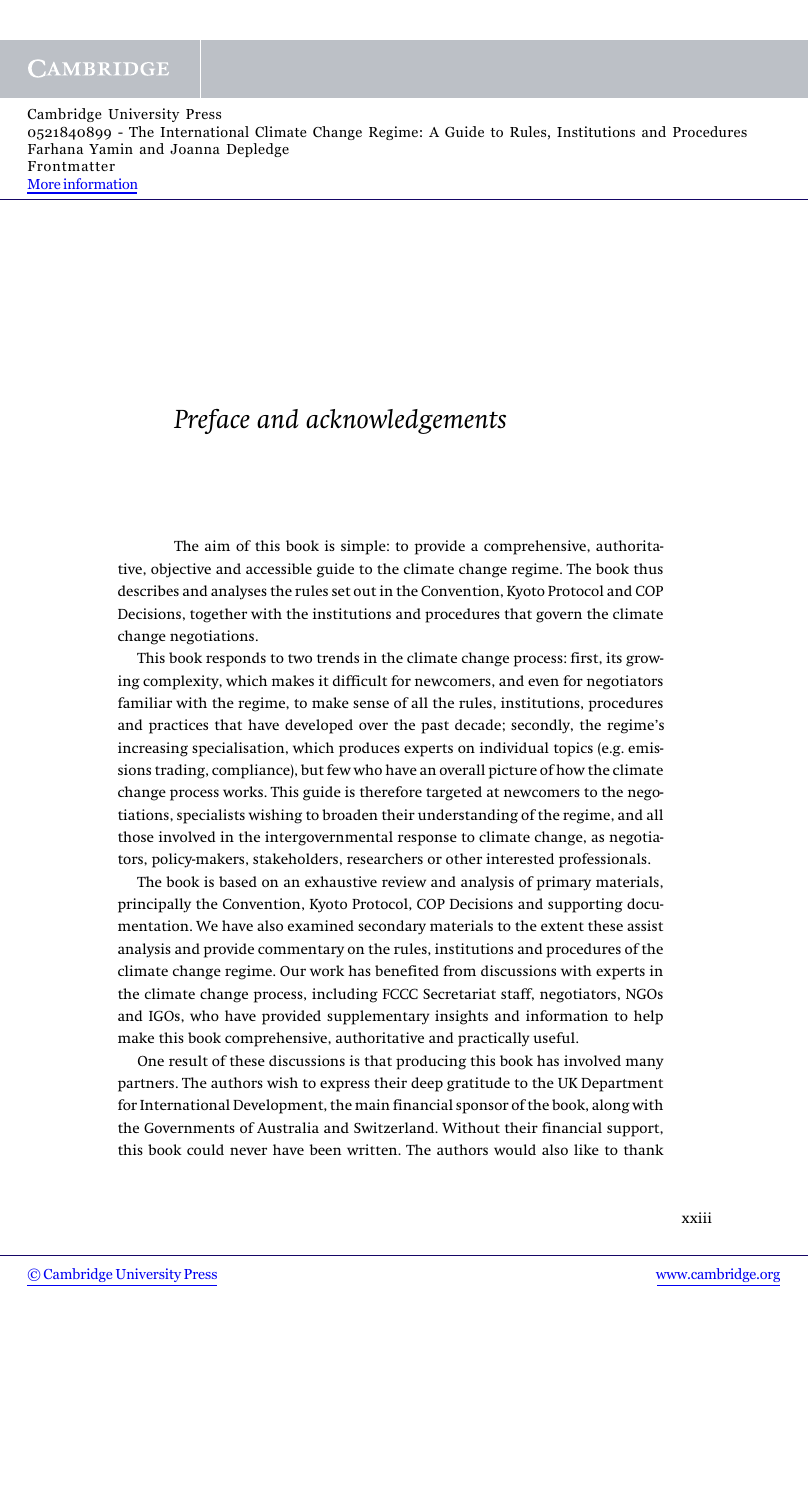## **CAMBRIDGE**

Cambridge University Press 0521840899 - The International Climate Change Regime: A Guide to Rules, Institutions and Procedures Farhana Yamin and Joanna Depledge Frontmatter [More information](http://www.cambridge.org/0521840899)

#### xxiv Preface and acknowledgements

all the experts who have given of their valuable time to provide information and review chapters. These include: Roberto Acosta, Mozaharul Alam, Molly Anderson, John Ashe, Jon Barnett, Valentine Bartra, Kevin Baumert, Asfaha Beyene, Sue Biniaz, Barbara Black, Daniel Bodansky, Alan Boyle, Duncan Brack, Nick Campbell, Jan Corfee-Morlot, Paul Curnow, Suraje Dessai, John Eyles, Christiana Figueres, Don Goldberg, James Grabert, Stephen Gray, Kevin Grose, Erik Haites, Lars Haltbrekken, Bill Hare, Hanna Hoffmann, Christoph Holtwisch, Saleemul Huq, Lars Georg Jensen, Jackie Jones, Mark Kenber, Lee Kimball, Vitaly Matsarski, Meg McDonald, Damien Meadows, Malte Meinshausen, Axel Michaelowa, Zohra Moosa, Lwandle Mqadi, Erwin Mulders, Benito Muller, Youssef Nassef, Sebastian ¨ Oberthur, Janos Pasztor, Horacio Peluffo, Jim Penman, Martha Perdomo, Stelios ¨ Pesmajoglou, Olga Pilifosova, Espen Ronneberg, Chris Spence, Thomas Tanner, Greg Terrill, Dennis Tirpak, Jessica Troni, Karla Schoeters, Leonard Simanjuntak, Neroni Slade, Christopher Stone, Rob Swart, Dennis Tirpak, Avani Vaish, Everton Vargas, Yolando Velasco, Rachel Warren, David Warrilow, Philip Weech, Nattley Williams, Glen Wiser, Xuedu Lu and Michael Zammit Cutajar.

Many others have provided the authors with important insights and information. Special thanks are due to Richard Kinley for comments as well as for coordinating other members of staff of the FCCC Secretariat, who have been particularly helpful in going over the chapters with a fine toothcomb and responding to frequent requests for information. Former colleagues Philippe Sands, James Cameron, Jake Werksman, Ruth Mackenzie, Beatrice Chaytor, Carolina Lasén Diaz and Jürgen Lefevere at the Foundation for International Environmental Law and Development (FIELD) also deserve mention and thanks for their pioneering work on the climate change regime and other areas of international environmental law. In addition, the authors are very grateful to Cambridge University Press, in particular Finola O'Sullivan, for the strong support given to this project, and to staff at the Institute for Development Studies at Sussex University (UK), especially Oliver Burch, Alison Norwood and Julie McWilliam, for their indispensable help. Our deepest thanks go to Mike Yule and Michael Grubb for their limitless support and encouragement, and to four special little people, Aliya, Isaac, Safiya and Leonia, who have put up with quite a lot to help us complete this book. Needless to say, any remaining shortcomings, errors of fact or judgement rest with the authors.

Farhana Yamin and Joanna Depledge 1 March 2004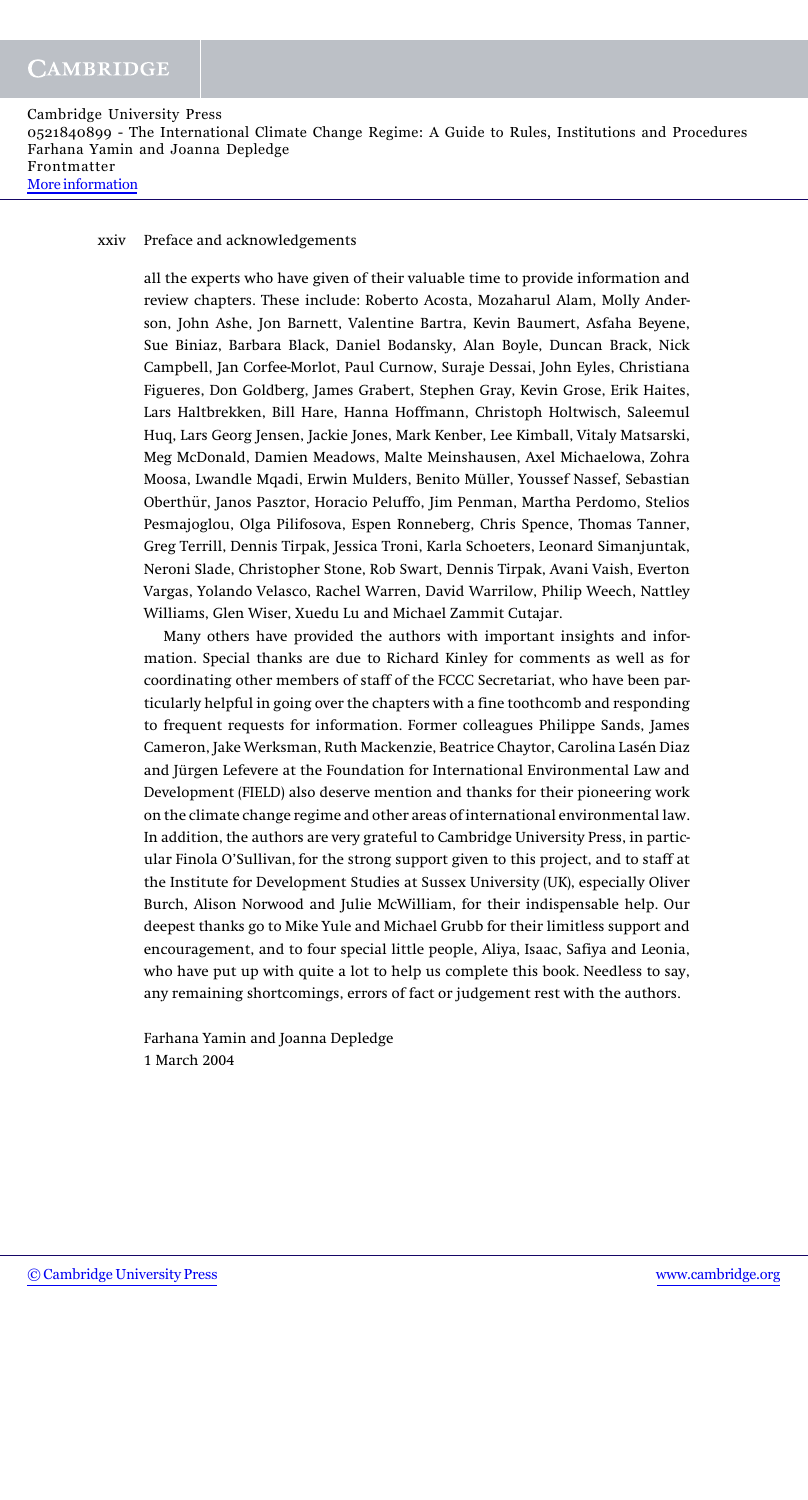## *Abbreviations*

| 4AR            | <b>Fourth Assessment Report</b>                     |
|----------------|-----------------------------------------------------|
| A6SC           | Article 6 Supervisory Committee                     |
| AAU            | Assigned amount unit                                |
| <b>ADB</b>     | Asian Development Bank                              |
| AE             | Applicant entity                                    |
| AG13           | Ad Hoc Group on Article 13                          |
| <b>AGBM</b>    | Ad Hoc Group on the Berlin Mandate                  |
| <b>AHTEG</b>   | Ad hoc technical expert group                       |
| AIJ            | Activities implemented jointly                      |
| <b>AIXG</b>    | Annex I Experts Group of the OECD/IEA               |
| AOSIS          | Alliance of Small Island States                     |
| ARD            | Afforestation, reforestation and deforestation      |
| <b>ASEAN</b>   | Association of South East Asian Nations             |
| <b>BAPA</b>    | Buenos Aires Plan of Action (Decision 1/CP.4)       |
| <b>BCSE</b>    | <b>Business Council for Sustainable Energy</b>      |
| <b>BINGO</b>   | Business and industry non-governmental organisation |
| <b>CACAM</b>   | Central Asia, Caucasus, Albania and Moldova         |
| <b>CAEP</b>    | Committee on Aviation Environmental Protection      |
| CAN            | Climate Action Network                              |
| <b>CARICOM</b> | Caribbean Community                                 |
| <b>CBD</b>     | Convention on Biological Diversity                  |
| CC             | Compliance Committee                                |
| <b>CDI</b>     | <b>Capacity Development Initiative</b>              |
| <b>CDIAC</b>   | Carbon Dioxide Information Analysis Centre          |
| <b>CDM</b>     | Clean Development Mechanism                         |
| <b>CDR</b>     | Common but differentiated responsibilities          |
| <b>CEB</b>     | UN System Chief Executives Board for Coordination   |
| <b>CEE</b>     | Central and Eastern Europe                          |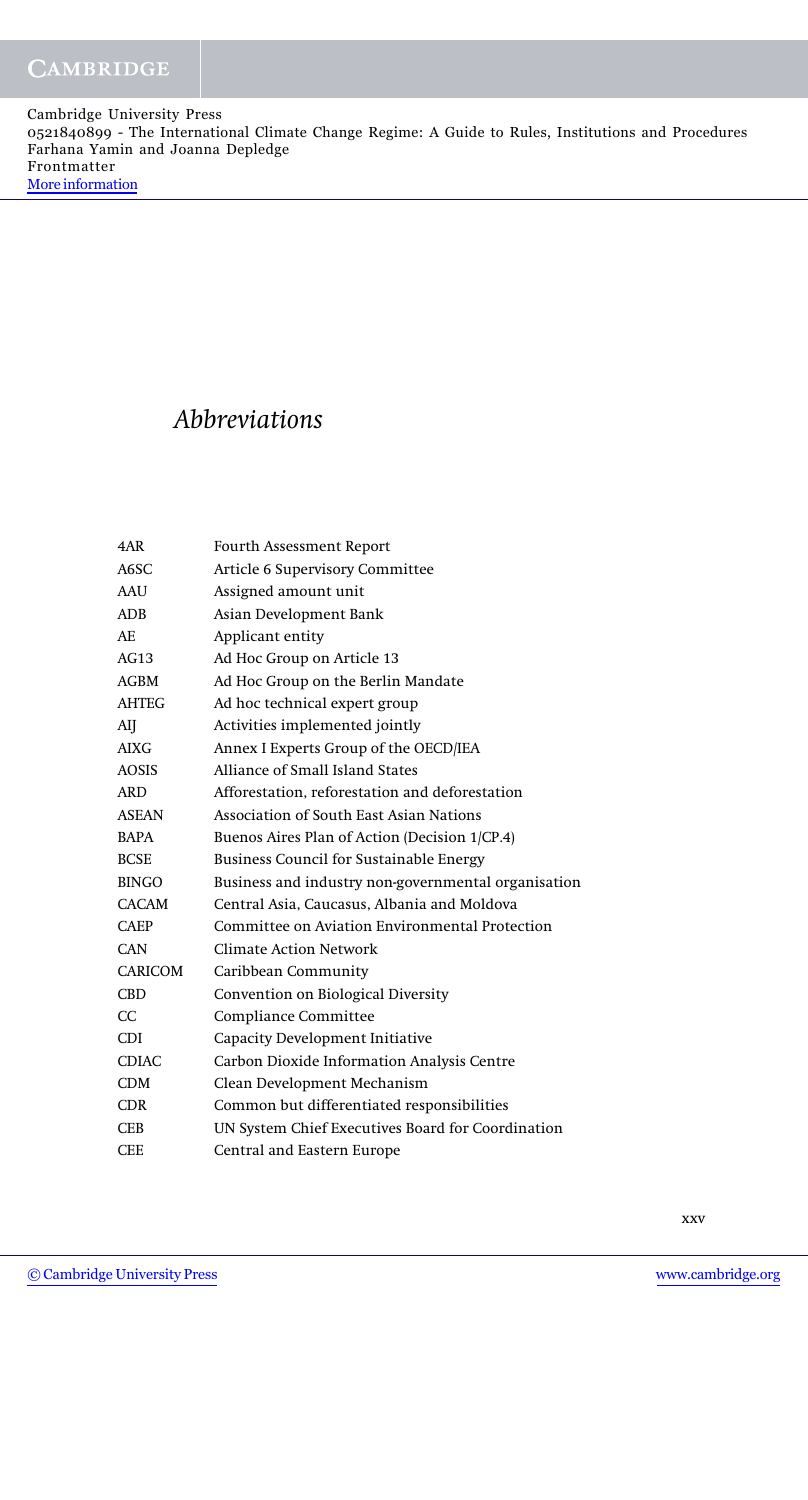## **CAMBRIDGE**

| Cambridge University Press                                                                          |
|-----------------------------------------------------------------------------------------------------|
| 0521840899 - The International Climate Change Regime: A Guide to Rules, Institutions and Procedures |
| Farhana Yamin and Joanna Depledge                                                                   |
| Frontmatter                                                                                         |
| More information                                                                                    |

| XXV1 |  | List of abbreviations |  |
|------|--|-----------------------|--|
|      |  |                       |  |

| CEO               | <b>Chief Executive Officer</b>                                     |
|-------------------|--------------------------------------------------------------------|
| CER, ICER         | Certified emission reduction, long-term CER and temporary CER      |
| and tCER          |                                                                    |
| <b>CERES</b>      | Coalition for environmentally responsible economies                |
| <b>CFC</b>        | Chlorofluorocarbon                                                 |
| CG.               | Central Group                                                      |
| $CG-11$           | Central Group 11                                                   |
| CGE               | Consultative Group of Experts on National Communications from      |
|                   | <b>Non-Annex I Parties</b>                                         |
| CH <sub>4</sub>   | Methane                                                            |
| <b>CHF</b>        | Swiss francs                                                       |
| <b>CITES</b>      | Convention on International Trade in Endangered Species            |
| CO.               | Carbon monoxide                                                    |
| CO <sub>2</sub>   | Carbon dioxide                                                     |
| CO <sub>2</sub> e | Carbon dioxide equivalent                                          |
| COP               | Conference of the Parties                                          |
| COP/MOP           | Conference of the Parties serving as the meeting of the Parties to |
|                   | the Kyoto Protocol                                                 |
| CPR.              | Commitment period reserve                                          |
| <b>CRF</b>        | Common reporting format                                            |
| <b>CSD</b>        | Commission on Sustainable Development                              |
| <b>CST</b>        | Committee on Science and Technology                                |
| <b>CTE</b>        | Committee on Trade and Environment                                 |
| <b>CTI</b>        | Climate Technology Initiative                                      |
| DC                | Developing Country                                                 |
| <b>DNA</b>        | Designated national authority                                      |
| DoD               | Department of Defense                                              |
| <b>DSA</b>        | Daily subsistence allowance                                        |
| e5                | European Business Council for a Sustainable Energy Future          |
| EAEO              | <b>Executing Agency with Expanded Opportunities</b>                |
| EB/CDM            | Executive Board of the Clean Development Mechanism                 |
| EС                | <b>European Community</b>                                          |
| <b>ECOSOC</b>     | Economic and Social Council of the United Nations                  |
| EDF               | <b>Environmental Defence</b>                                       |
| <b>EGTT</b>       | <b>Expert Group on Technology Transfer</b>                         |
| EIA               | <b>Environmental Impact Assessment</b>                             |
| EIG               | <b>Environmental Integrity Group</b>                               |
| EIT               | Economy in transition                                              |
| <b>EMA</b>        | <b>Emissions Marketing Association</b>                             |
| <b>EMG</b>        | <b>Environmental Management Group</b>                              |
| ENB               | Earth Negotiations Bulletin                                        |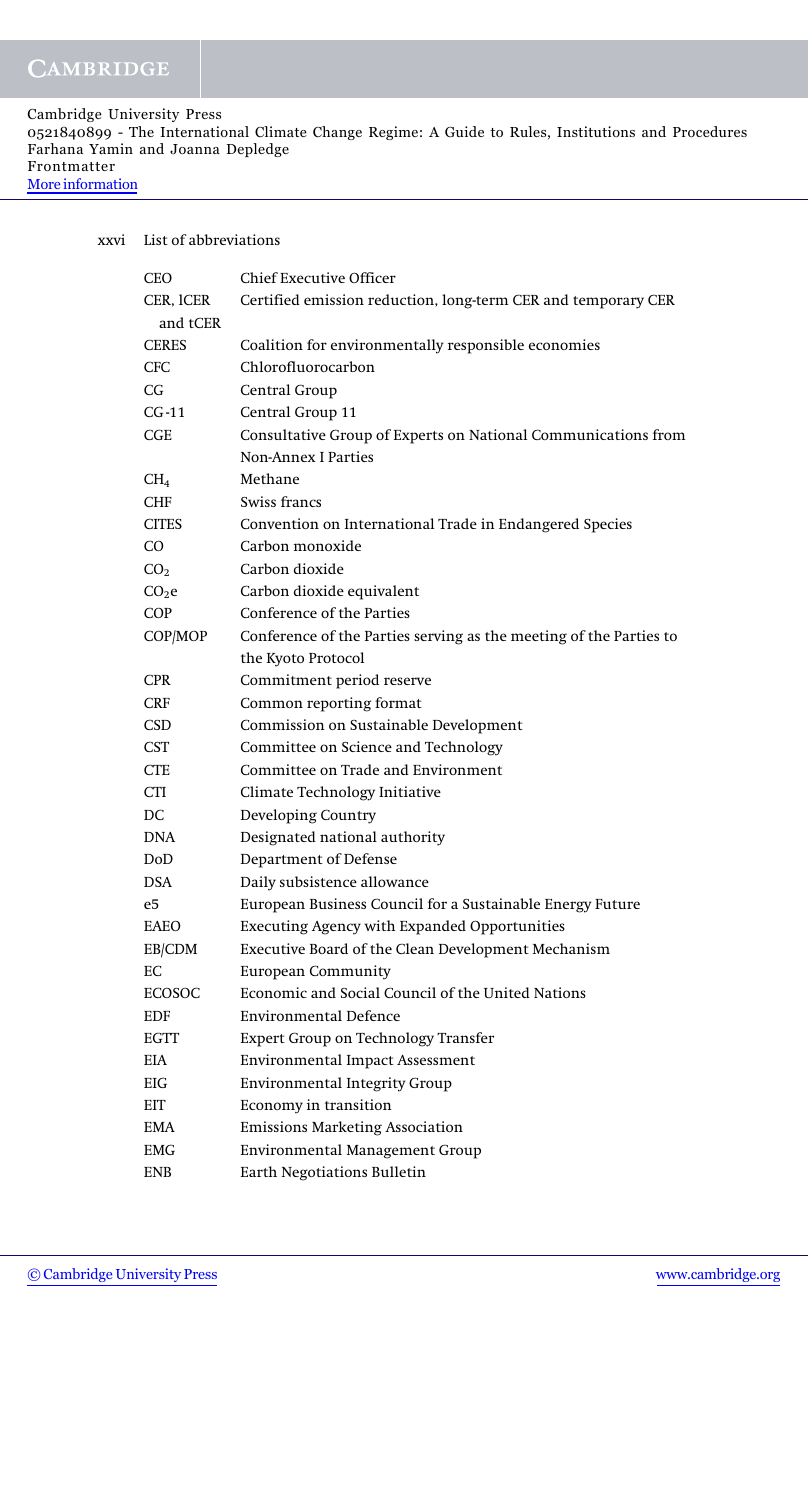List of abbreviations xxvii

| <b>ENGO</b>   | Environmental non-governmental organisation               |
|---------------|-----------------------------------------------------------|
| ERT           | <b>Expert Review Team</b>                                 |
| ERU           | Emission reduction unit                                   |
| EST           | Environmentally sound technology                          |
| EТ            | <b>Emissions trading</b>                                  |
| EU            | European Union                                            |
| FAO.          | Food and Agriculture Organization of the United Nations   |
| FAR           | <b>First Assessment Report</b>                            |
| FB            | <b>Facilitative Branch</b>                                |
| FCCC          | Framework Convention on Climate Change                    |
| <b>FIELD</b>  | Foundation for International Environmental Law and        |
|               | Development                                               |
| <b>FSP</b>    | Full-sized project                                        |
| FSU           | Former Soviet Union                                       |
| $G - 77$      | Group of 77                                               |
| GATT          | General Agreement on Tariffs and Trade                    |
| <b>GBF</b>    | Global Biodiversity Forum                                 |
| GCC           | Global Climate Coalition                                  |
| GCOS          | Global Climate Observing System                           |
| GDP           | Gross domestic product                                    |
| <b>GEB</b>    | Global environmental benefit                              |
| <b>GEF</b>    | Global Environment Facility                               |
| GHG           | Greenhouse gas                                            |
| <b>GLOBE</b>  | Global Legislators for a Balanced Environment             |
| <b>GMEF</b>   | Global Ministerial Environment Forum                      |
| <b>GRULAC</b> | Group of Latin America and the Caribbean                  |
| GWP           | Global warming potential                                  |
| <b>HCFC</b>   | Hydrochlorofluorocarbon                                   |
| <b>HFC</b>    | Hydrofluorocarbon                                         |
| <b>HWP</b>    | Harvested wood product                                    |
| IA            | Implementing agency                                       |
| <b>IBRD</b>   | International Bank for Reconstruction and Development     |
| <b>ICAO</b>   | <b>International Civil Aviation Organization</b>          |
| ICC           | International Chamber of Commerce                         |
| <b>ICFTU</b>  | International Confederation of Free Trade Unions          |
| <b>ICLEI</b>  | International Council for Local Environmental Initiatives |
| <b>ICSU</b>   | International Council for Science                         |
| <b>IDA</b>    | <b>International Development Association</b>              |
| <b>IDR</b>    | In-depth review                                           |
| IE            | Independent entity; included elsewhere                    |
| <b>IEA</b>    | <b>International Energy Agency</b>                        |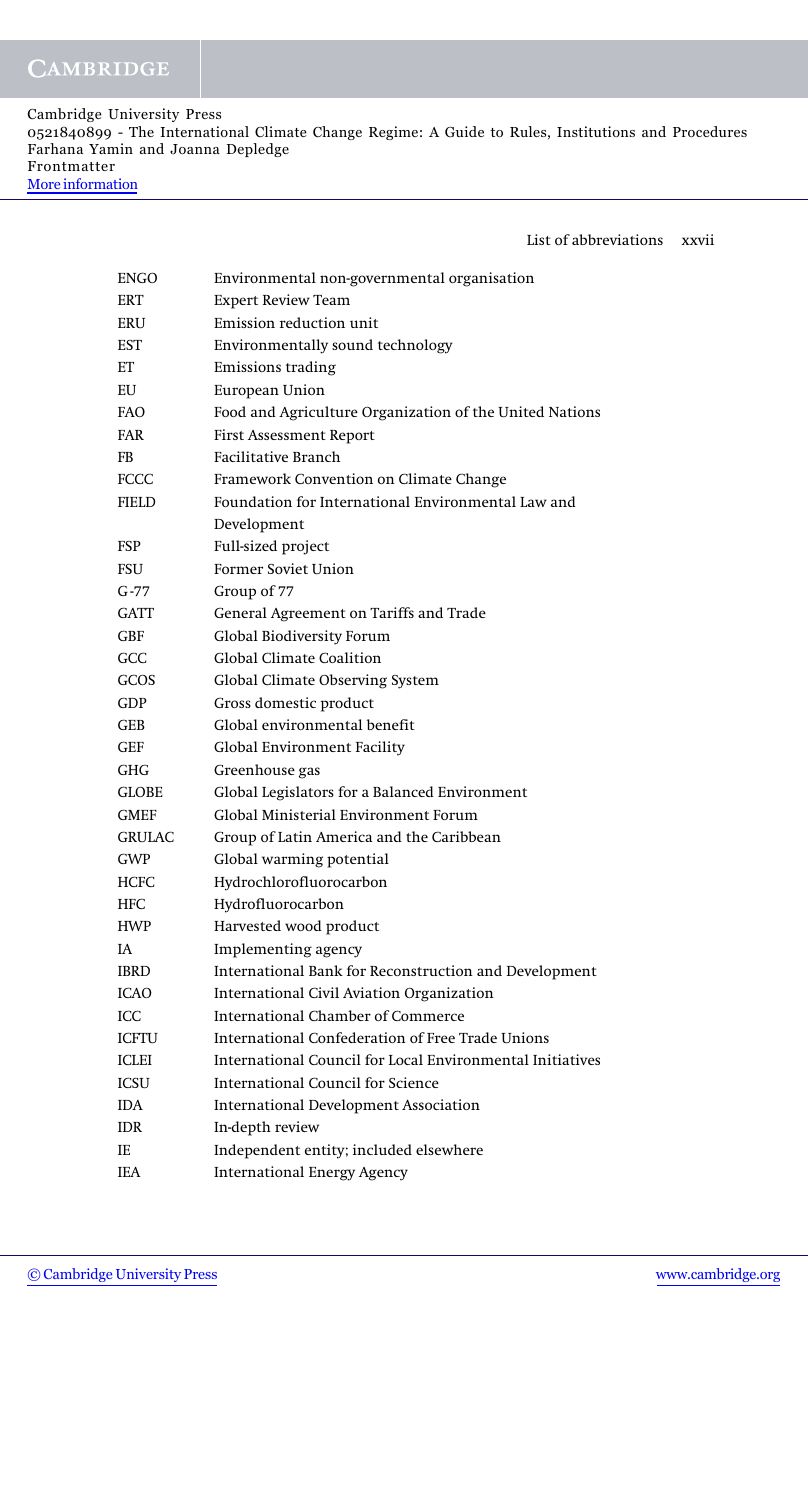| Cambridge University Press                                                                          |
|-----------------------------------------------------------------------------------------------------|
| 0521840899 - The International Climate Change Regime: A Guide to Rules, Institutions and Procedures |
| Farhana Yamin and Joanna Depledge                                                                   |
| Frontmatter                                                                                         |
| More information                                                                                    |

| xxviii | List of abbreviations |                                                                |
|--------|-----------------------|----------------------------------------------------------------|
|        | <b>IEG</b>            | International Environmental Governance                         |
|        | <b>IETA</b>           | <b>International Emissions Trading Association</b>             |
|        | <b>IFC</b>            | <b>International Finance Corporation</b>                       |
|        | IGO                   | Intergovernmental organisation                                 |
|        | <b>IMO</b>            | International Maritime Organization                            |
|        | <b>INC</b>            | Intergovernmental Negotiating Committee for the FCCC           |
|        |                       | $(1990 - 1995)$                                                |
|        | <b>IOC</b>            | Intergovernmental Oceanographic Commission                     |
|        | <b>IPCC</b>           | Intergovernmental Panel on Climate Change                      |
|        | <b>IPE</b>            | <b>Indicative Planning Figure</b>                              |
|        | <b>IPO</b>            | Indigenous peoples organisation                                |
|        | <b>IPR</b>            | Intellectual property right                                    |
|        | <b>TAP</b>            | Intergovernmental Technical Advisory Panel                     |
|        | <b>IUCN</b>           | World Conservation Union                                       |
|        | $\mathbf{I}$          | Joint Implementation                                           |
|        | JLG                   | Joint Liaison Group                                            |
|        | <b>JUSSCANNZ</b>      | Japan, US, Switzerland, Canada, Australia, Norway, New Zealand |
|        | JWG                   | Joint Working Group                                            |
|        | KP                    | Kyoto Protocol                                                 |
|        | <b>LCCP</b>           | Lifecycle climate performance                                  |
|        | LDC.                  | Least developed country                                        |
|        | <b>LEG</b>            | Least developed country expert group                           |
|        | <b>LGMAs</b>          | Local government and municipal authorities                     |
|        | <b>LNG</b>            | Liquefied natural gas                                          |
|        | <b>LUCF</b>           | Land-use change and forestry                                   |
|        | <b>LULUCF</b>         | Land use, land-use change and forestry                         |
|        | M & E                 | Monitoring and evaluation                                      |
|        | M & P                 | Modalities and procedures                                      |
|        | <b>MCC</b>            | Multilateral Consultative Committee                            |
|        | MCP                   | <b>Multilateral Consultative Process</b>                       |
|        | <b>MDG</b>            | Millennium Development Goal                                    |
|        | MEA                   | Multilateral Environmental Agreement                           |
|        | MEPC                  | Marine Environment Protection Committee                        |
|        | MOP                   | Meeting of the Parties                                         |
|        | MOU                   | Memorandum of Understanding                                    |
|        | MSP                   | Medium-sized project                                           |
|        | $N_2O$                | Nitrous oxide                                                  |
|        | <b>NAPA</b>           | National Adaptation Programme of Action                        |
|        | NC <sub>3</sub>       | Third national communication                                   |
|        | <b>NCSA</b>           | National self-assessment of capacity-building needs            |
|        | <b>NCSP</b>           | National Communication Support Programme                       |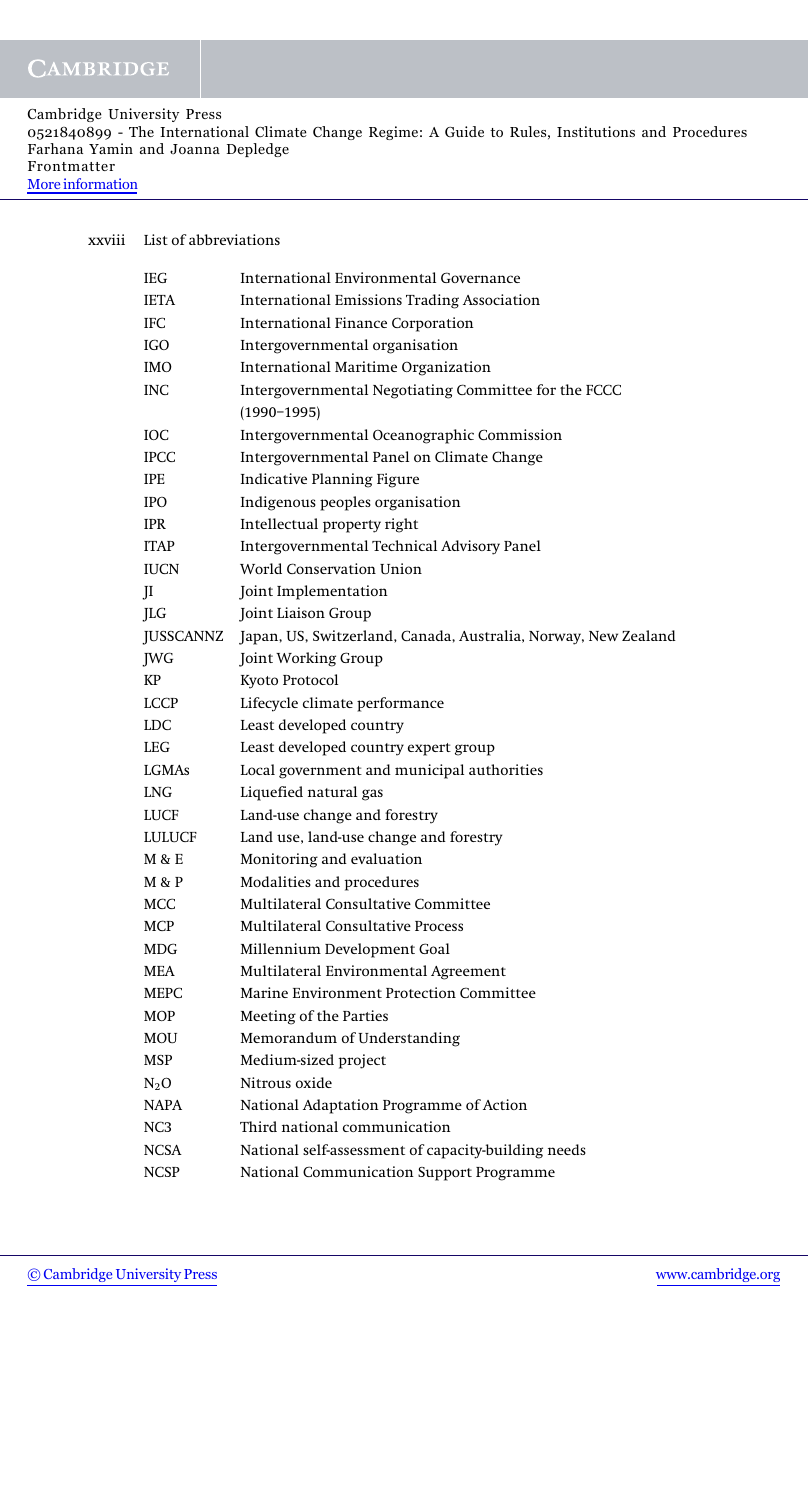List of abbreviations xxix

| <b>NCSU</b>     | National Communication Support Unit                            |
|-----------------|----------------------------------------------------------------|
| <b>NGGIP</b>    | National Greenhouse Gas Inventories Programme                  |
| NGO.            | Non-governmental organisation                                  |
| <b>NIR</b>      | National inventory report                                      |
| <b>NMVOCs</b>   | Non-methane volatile organic compounds                         |
| NO.             | Not occurring                                                  |
| NO <sub>x</sub> | Nitrogen oxides                                                |
| OBG             | Open Balkan Group                                              |
| <b>ODA</b>      | Official Development Assistance                                |
| <b>ODS</b>      | Ozone-depleting substance                                      |
| OECD            | Organization for Economic Cooperation and Development          |
| OOPC            | Ocean Observing Panel for Climate                              |
| OP.             | Operational Programme                                          |
| <b>OPEC</b>     | Organization of Petroleum Exporting Countries                  |
| <b>OPS</b>      | Overall Performance Study                                      |
| OS              | <b>Operational Strategy</b>                                    |
| <b>PAMs</b>     | Policies and measures                                          |
| PCF             | Prototype Carbon Fund                                          |
| PDF             | Preparation and Development Facility                           |
| <b>PFC</b>      | Perfluorocarbon                                                |
| <b>PIR</b>      | Project Implementation Review                                  |
| POP             | Persistent organic pollutant                                   |
| <b>PPP</b>      | Purchasing power parity                                        |
| <b>PPR</b>      | Project Performance Report                                     |
| Preps           | Poverty reduction strategy papers                              |
| <b>PRINCE</b>   | Programme for Measuring Incremental Costs for the Environment  |
| QELRC           | Quantified emission limitation and reduction commitment        |
| <b>QELROs</b>   | Quantified emission limitation and reduction objectives        |
| R & D           | Research and development                                       |
| <b>REIO</b>     | Regional economic integration organisation                     |
| <b>RINGO</b>    | Research and independent non-governmental organisation         |
| <b>RIVM</b>     | Dutch National Institute for Public Health and the Environment |
| RMU             | Removal unit                                                   |
| SAR             | Second Assessment Report                                       |
| SB              | Subsidiary body                                                |
| SBI             | Subsidiary Body for Implementation                             |
| SBSTA           | Subsidiary Body for Scientific and Technological Advice        |
| <b>SBSTTA</b>   | Subsidiary Body for Scientific, Technical and Technological    |
|                 | Advice                                                         |
| SCC             | Small-scale CDM projects                                       |
| <b>SCCF</b>     | Special Climate Change Fund                                    |
|                 |                                                                |